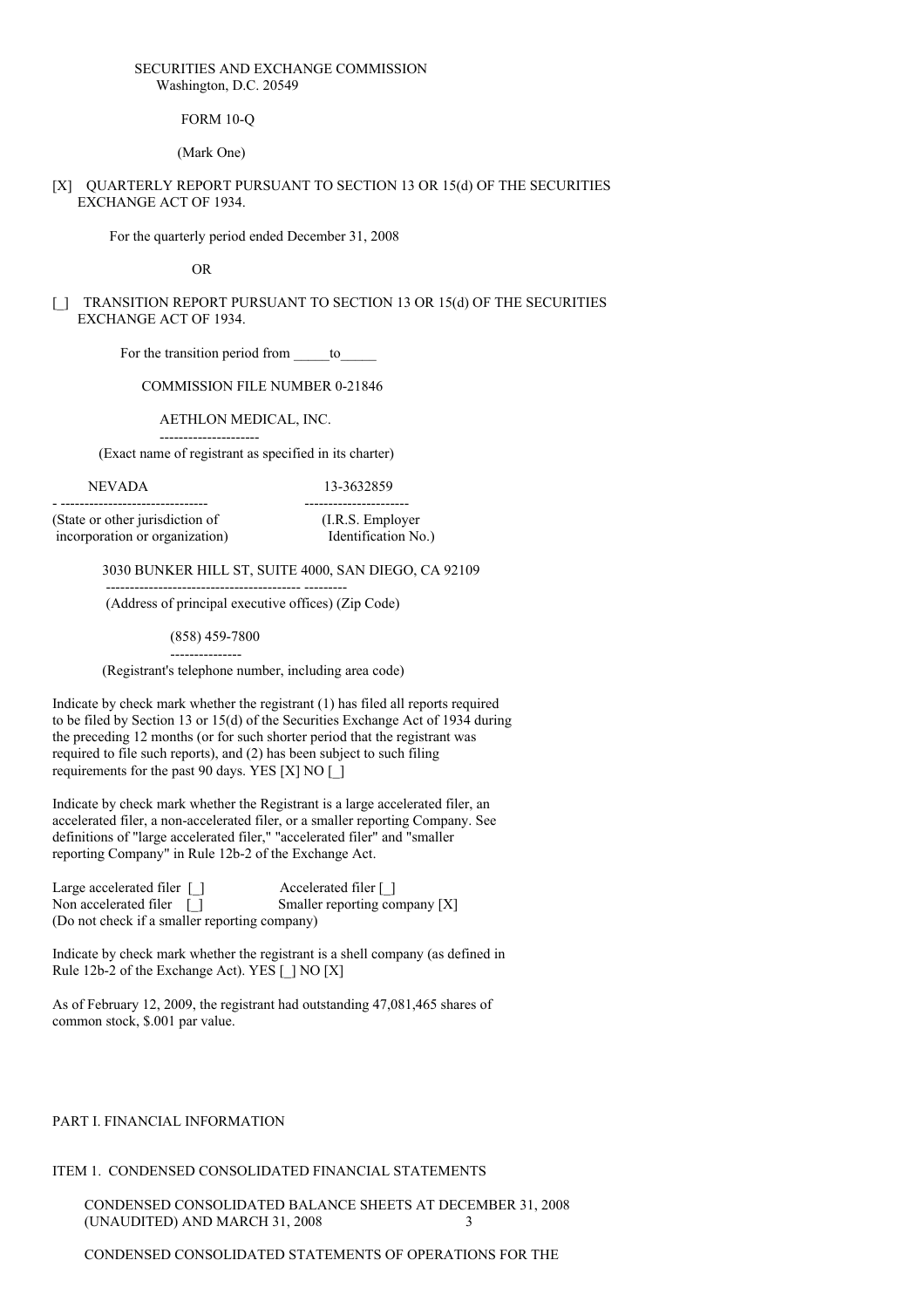| THREE AND NINE MONTHS ENDED DECEMBER 31, 2008 AND 2007  |  |
|---------------------------------------------------------|--|
| AND FOR THE PERIOD JANUARY 31, 1984 (INCEPTION) THROUGH |  |
| DECEMBER 31, 2008 (UNAUDITED)                           |  |

## CONDENSED CONSOLIDATED STATEMENTS OF CASH FLOWS FOR THE NINE MONTHS ENDED DECEMBER 31, 2008 AND 2007 AND FOR THE PERIOD JANUARY 31, 1984 (INCEPTION) THROUGH DECEMBER 31, 2008 (UNAUDITED) 5

| NOTES TO CONDENSED CONSOLIDATED FINANCIAL STATEMENTS                |    | 7  |    |
|---------------------------------------------------------------------|----|----|----|
| ITEM 2. MANAGEMENT'S DISCUSSION AND ANALYSIS OR PLAN OF OPERATION   |    |    | 20 |
| ITEM 3. QUANTITATIVE AND QUALITATIVE DISCLOSURES ABOUT MARKET RISK  |    |    | 24 |
| <b>ITEM 4T. CONTROLS AND PROCEDURES</b>                             | 24 |    |    |
| PART II. OTHER INFORMATION                                          | 25 |    |    |
| <b>ITEM 1. LEGAL PROCEEDINGS</b>                                    | 25 |    |    |
| <b>ITEM 1A. RISK FACTORS</b>                                        | 25 |    |    |
| ITEM 2. UNREGISTERED SALES OF EQUITY SECURITIES AND USE OF PROCEEDS |    |    | 25 |
| ITEM 3. DEFAULTS UPON SENIOR SECURITIES                             | 25 |    |    |
| ITEM 4. SUBMISSION OF MATTERS TO A VOTE OF SECURITY HOLDERS         |    | 25 |    |
| <b>ITEM 5. OTHER INFORMATION</b>                                    | 25 |    |    |
| ITEM 6. EXHIBITS                                                    | 26 |    |    |

2

 $<$ TABLE> <CAPTION>  $<\!\!S\!\!>$   $<\!\!C\!\!>$ 

### PART I. FINANCIAL INFORMATION

# ITEM 1. CONDENSED CONSOLIDATED FINANCIAL STATEMENTS

### AETHLON MEDICAL, INC. (A Development Stage Company) CONDENSED CONSOLIDATED BALANCE SHEETS

|                                           | December 31, March 31,<br>2008 2008 |          |                    |                 |
|-------------------------------------------|-------------------------------------|----------|--------------------|-----------------|
|                                           | (Unaudited)                         |          |                    |                 |
| <b>ASSETS</b>                             |                                     |          |                    |                 |
| Current assets                            |                                     |          |                    |                 |
| Cash                                      | \$<br>92,020 \$ 254,691             |          |                    |                 |
| Deferred financing costs                  |                                     |          | 22,293 71,139      |                 |
| Prepaid expenses and other current assets |                                     |          | 77,832             | 3,600           |
|                                           |                                     | -------- |                    |                 |
| Total current assets                      |                                     |          | 192,145 329,430    |                 |
| Property and equipment, net               |                                     |          | 2,652 8,313        |                 |
| Patents and patents pending, net          |                                     |          |                    | 139,982 137,162 |
| Other assets                              |                                     |          | 13,200 13,200      |                 |
| Total assets                              | \$                                  |          | 347,979 \$ 488,105 |                 |

# LIABILITIES AND STOCKHOLDERS' DEFICIT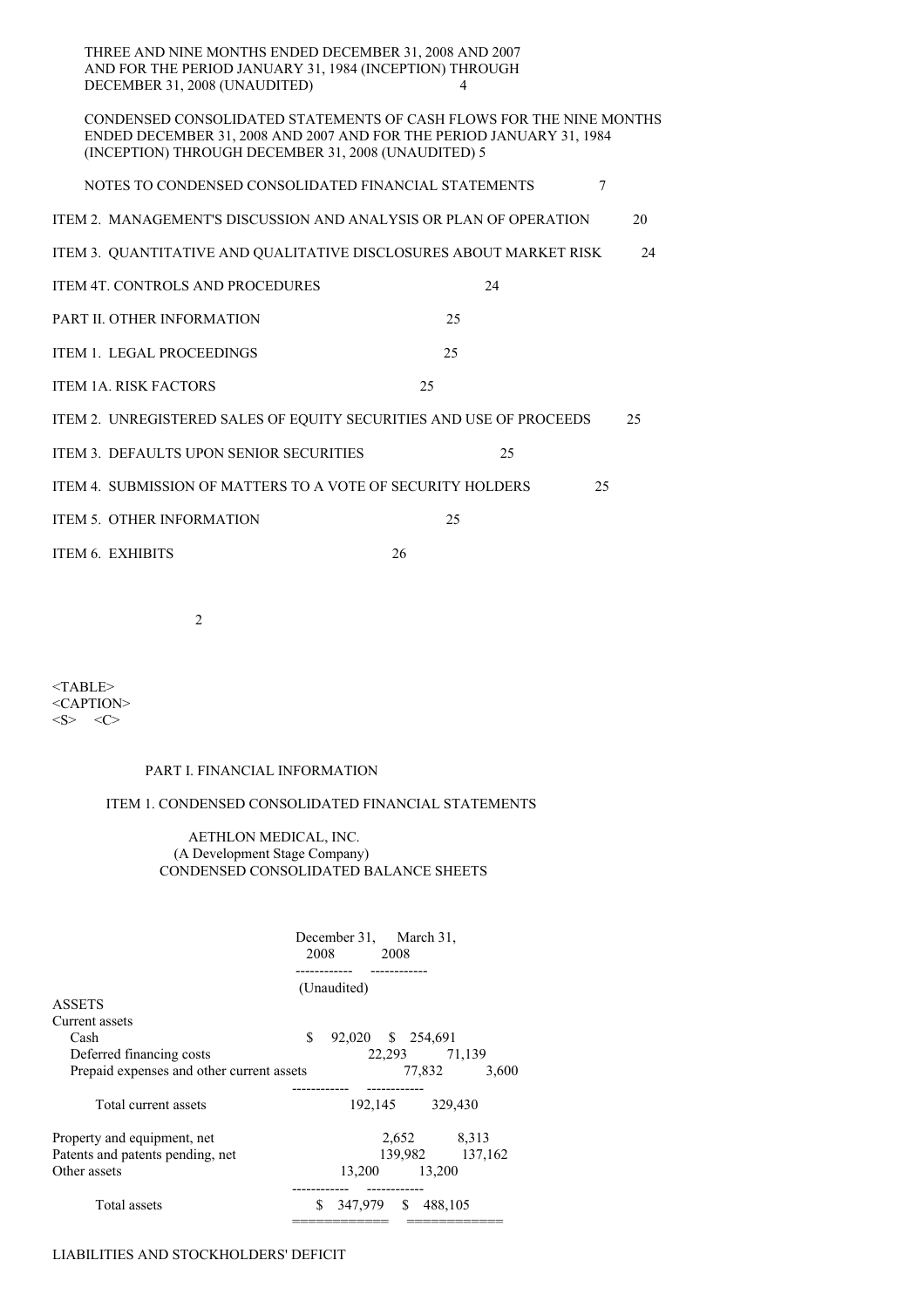| <b>Current Liabilities</b>                                             |                             |                       |  |
|------------------------------------------------------------------------|-----------------------------|-----------------------|--|
| Accounts payable and accrued liabilities                               |                             | $$367,008$ $$351,261$ |  |
| Due to related parties                                                 |                             | 598,753 949,063       |  |
| Notes payable, net of discounts                                        |                             | 352,500 633,611       |  |
| Convertible notes payable, net of discounts                            |                             | 2,412,973 152,530     |  |
| Warrant obligation                                                     |                             | $-633,095$            |  |
| Other current liabilities                                              |                             | 709,391 1,090,809     |  |
|                                                                        |                             |                       |  |
| Total current liabilities                                              |                             | 4,440,625 3,810,369   |  |
| Commitments and Contingencies (Note 8)                                 |                             |                       |  |
| Stockholders' Deficit                                                  |                             |                       |  |
| Common stock, par value \$0.001 per share;                             |                             |                       |  |
| 100,000,000 shares authorized; 44,881,414 and                          |                             |                       |  |
| 38,991,151 shares issued and outstanding as of                         |                             |                       |  |
| December 31, 2008 and March 31, 2008, respectively 44,883 38,992       |                             |                       |  |
| Additional paid-in capital                                             |                             | 33,245,916 28,866,000 |  |
| Deficit accumulated during development stage (37,383,445) (32,227,256) |                             |                       |  |
|                                                                        | $(4,092,646)$ $(3,322,264)$ |                       |  |
| Total liabilities and stockholders' deficit \$ 347,979 \$ 488,105      |                             |                       |  |

The accompanying notes are an integral part of these unaudited condensed consolidated financial statements.

3

AETHLON MEDICAL, INC. (A Development Stage Company) CONDENSED CONSOLIDATED STATEMENTS OF OPERATIONS For the Three and Nine Months Ended December 31, 2008 and 2007 and For the Period January 31, 1984 (Inception) Through December 31, 2008 (Unaudited)

|                                                                                                                                                                                                                        | Ended | Ended Ended | January 31, 1984<br>Ended              | Three Months Three Months Nine Months Nine Months<br>through                                                                                                                                                                | (Inception)<br>December 31, December 31, December 31, December 31, December 31, |  |
|------------------------------------------------------------------------------------------------------------------------------------------------------------------------------------------------------------------------|-------|-------------|----------------------------------------|-----------------------------------------------------------------------------------------------------------------------------------------------------------------------------------------------------------------------------|---------------------------------------------------------------------------------|--|
|                                                                                                                                                                                                                        |       |             | 2008 2007 2008 2007 2008               |                                                                                                                                                                                                                             |                                                                                 |  |
| REVENUES                                                                                                                                                                                                               |       |             |                                        |                                                                                                                                                                                                                             |                                                                                 |  |
| Grant income<br>Subcontract income<br>Sale of research and development -- - - - - - - - -                                                                                                                              |       |             |                                        | $\begin{array}{ccccccc}\n\text{\$} & - & \text{\$} & - & \text{\$} & - & \text{\$} & - & \text{\$} & \text{\$} & \text{\$} & 1,424,012 \\  & - & - & - & - & - & - & \text{\$} & \text{\$} & 73,746\n\end{array}$<br>35,810 |                                                                                 |  |
|                                                                                                                                                                                                                        |       |             | $     1,533,568$                       |                                                                                                                                                                                                                             |                                                                                 |  |
| EXPENSES                                                                                                                                                                                                               |       |             |                                        |                                                                                                                                                                                                                             |                                                                                 |  |
| Professional Fees 151,022 132,419 593,622 573,495 7,537,291<br>Payroll and related 630,958 285,373 1,286,535 1,107,149 10,785,682<br>General and administrative 85,389 109,183 343,530 407,632 5,793,727<br>Impairment |       |             | $     1,313,253$                       |                                                                                                                                                                                                                             |                                                                                 |  |
|                                                                                                                                                                                                                        |       |             |                                        | 867,369 526,975 2,223,687 2,088,276 25,429,953                                                                                                                                                                              |                                                                                 |  |
| OPERATING LOSS                                                                                                                                                                                                         |       |             | ------------  -----------  ----------- |                                                                                                                                                                                                                             | $(867,369)$ $(526,975)$ $(2,223,687)$ $(2,088,276)$ $(23,896,385)$              |  |

# OTHER EXPENSE (INCOME)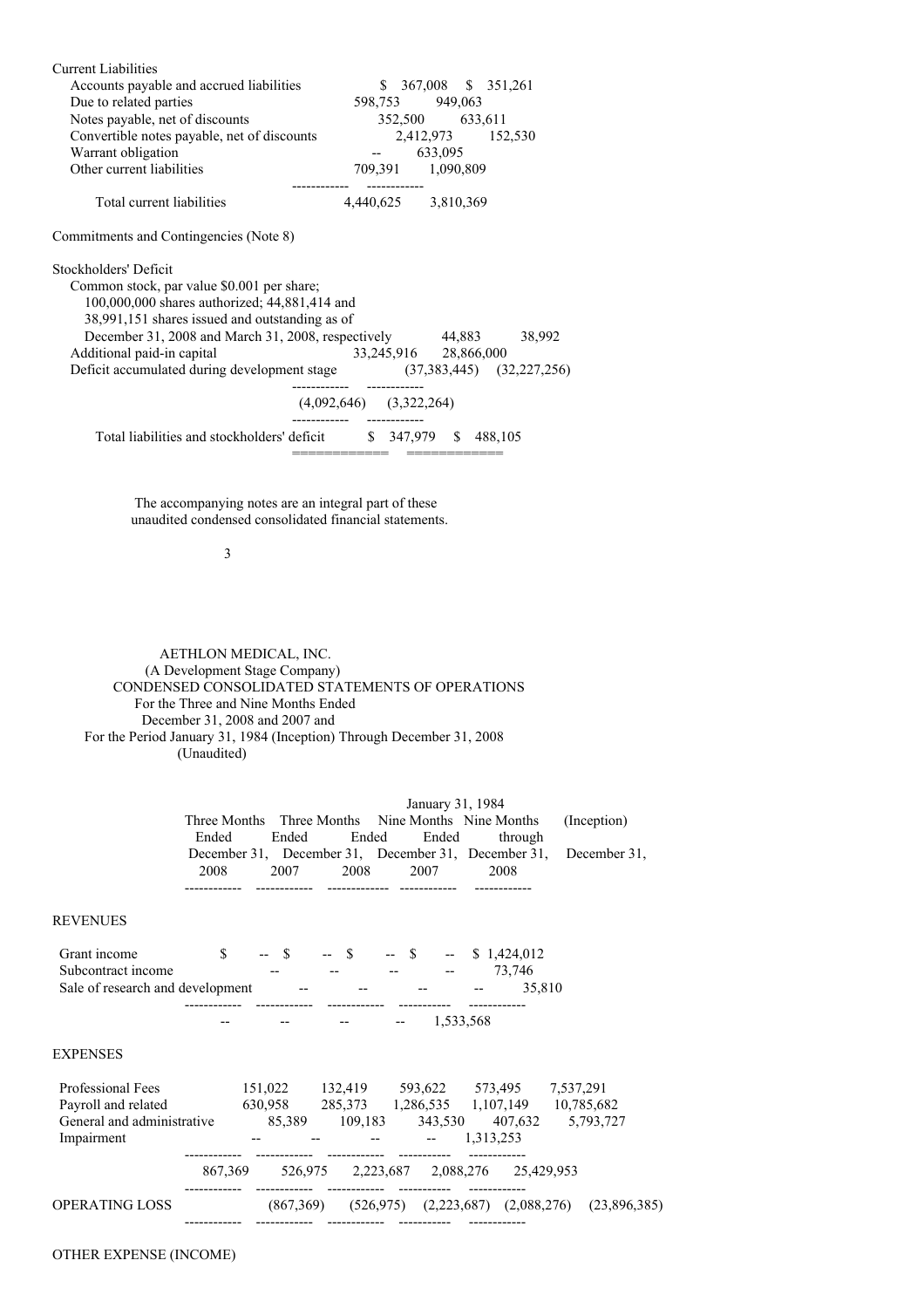| Loss on extinguishment of debt                  | 1,063,344 | 489,013                                                                | 1,063,344 | 489,013               | 2,827,211    |  |
|-------------------------------------------------|-----------|------------------------------------------------------------------------|-----------|-----------------------|--------------|--|
| Loss on settlement of accrued                   |           |                                                                        |           |                       |              |  |
| interest and damages                            |           | 607,908                                                                |           | 607,908               |              |  |
| Change in fair value of                         |           |                                                                        |           |                       |              |  |
| warrant obligation                              |           | 50,064 633,249 (213,903) (280,776) 1,621,618                           |           |                       |              |  |
| Interest and other debt expenses                |           | 363,964 952,068 1,477,854 1,077,794                                    |           |                       | 8,059,761    |  |
| Interest income                                 |           | $(187)$ -- $(2,701)$ -- $(20,116)$                                     |           |                       |              |  |
| Other                                           |           | $1.778$ --                                                             | 20,027    | 390.678               |              |  |
|                                                 |           |                                                                        |           |                       |              |  |
|                                                 |           | 1,477,185 2,076,108 2,932,502 1,306,058 13,487,060                     |           |                       |              |  |
|                                                 |           |                                                                        |           |                       |              |  |
| NET LOSS                                        |           | $(2,344,554)$ $(2,603,083)$ $(5,156,189)$ $(3,394,334)$ $(37,383,445)$ |           |                       |              |  |
|                                                 |           |                                                                        |           |                       |              |  |
|                                                 |           |                                                                        |           |                       |              |  |
| BASIC AND DILUTED LOSS PER                      |           |                                                                        |           |                       |              |  |
| <b>COMMON SHARE</b>                             | \$        | $(0.05)$ \$ $(0.07)$ \$ $(0.12)$ \$                                    |           | (0.10)                |              |  |
|                                                 |           |                                                                        |           |                       |              |  |
| WEIGHTED AVERAGE NUMBER OF COMMON               |           |                                                                        |           |                       |              |  |
| SHARES OUTSTANDING-BASIC AND DILUTED 43,506,386 |           |                                                                        |           | 35,077,841 41,486,177 | 33, 352, 579 |  |
|                                                 |           |                                                                        |           |                       |              |  |

The accompanying notes are an integral part of these unaudited condensed consolidated financial statements.

4

## AETHLON MEDICAL, INC. (A DEVELOPMENT STAGE COMPANY) CONDENSED CONSOLIDATED STATEMENTS OF CASH FLOWS FOR THE NINE MONTHS ENDED DECEMBER 31, 2008 AND 2007 AND FOR THE PERIOD JANUARY 31, 1984 (INCEPTION) THROUGH DECEMBER 31, 2008 (Unaudited)

|                                   |                   |      | Nine Months Nine Months January 31, 1984 |
|-----------------------------------|-------------------|------|------------------------------------------|
| Ended                             | Ended (Inception) |      |                                          |
| December 31, December 31, Through |                   |      |                                          |
| 2008                              | 2007 December 31, |      |                                          |
|                                   |                   | 2008 |                                          |
|                                   |                   |      |                                          |

Cash flows from operating activities:

| Net loss                                              | $$ (5,156,189) \ $ (3,394,334) \ $ (37,383,445)$ |           |                               |            |                                     |
|-------------------------------------------------------|--------------------------------------------------|-----------|-------------------------------|------------|-------------------------------------|
| Adjustments to reconcile net loss to net cash used in |                                                  |           |                               |            |                                     |
| operating activities:                                 |                                                  |           |                               |            |                                     |
| Depreciation and amortization                         |                                                  |           | 12,534 16,616                 |            | 1,041,477                           |
| Amortization of deferred consulting fees              |                                                  |           |                               |            | 109,000                             |
| Loss on settlement of accrued                         |                                                  |           |                               |            |                                     |
| interest and damages                                  | 607,908                                          |           |                               | 607,908    |                                     |
| Gain on sale of property and equipment                |                                                  |           |                               |            | (13,065)                            |
| Gain on settlement of debt                            |                                                  |           |                               | (131, 175) |                                     |
| Loss on settlement of accrued legal liabilities       |                                                  |           |                               |            | 142,245                             |
| Stock based compensation                              |                                                  | 590,832   |                               |            | 422,397 1,540,319                   |
| Loss on debt extinguishment                           |                                                  | 1,063,344 |                               |            | 489,013 2,827,211                   |
| Fair market value of warrants issued in               |                                                  |           |                               |            |                                     |
| connection with accounts payable and debt             |                                                  |           |                               |            | 2,715,736                           |
| Fair market value of common stock, warrants           |                                                  |           |                               |            |                                     |
| and options issued for services                       |                                                  |           |                               |            | 249,186 197,107 4,061,259           |
| Change in fair value of warrant liability             |                                                  |           |                               |            | $(213,903)$ $(280,776)$ $1,621,618$ |
| Amortization of debt discount and                     |                                                  |           |                               |            |                                     |
| deferred financing costs                              |                                                  |           | 1,251,326 1,469,181 3,732,976 |            |                                     |
| Impairment of patents and patents pending             |                                                  |           |                               |            | 416,026                             |
| Impairment of goodwill                                |                                                  |           |                               | 897,227    |                                     |
| Deferred compensation forgiven                        |                                                  |           |                               |            | 217,223                             |
| Changes in operating assets and liabilities:          |                                                  |           |                               |            |                                     |
| Prepaid expenses                                      | (14,315)                                         |           | (430)                         | 143,622    |                                     |
| Other assets                                          |                                                  |           | (13,200)                      |            |                                     |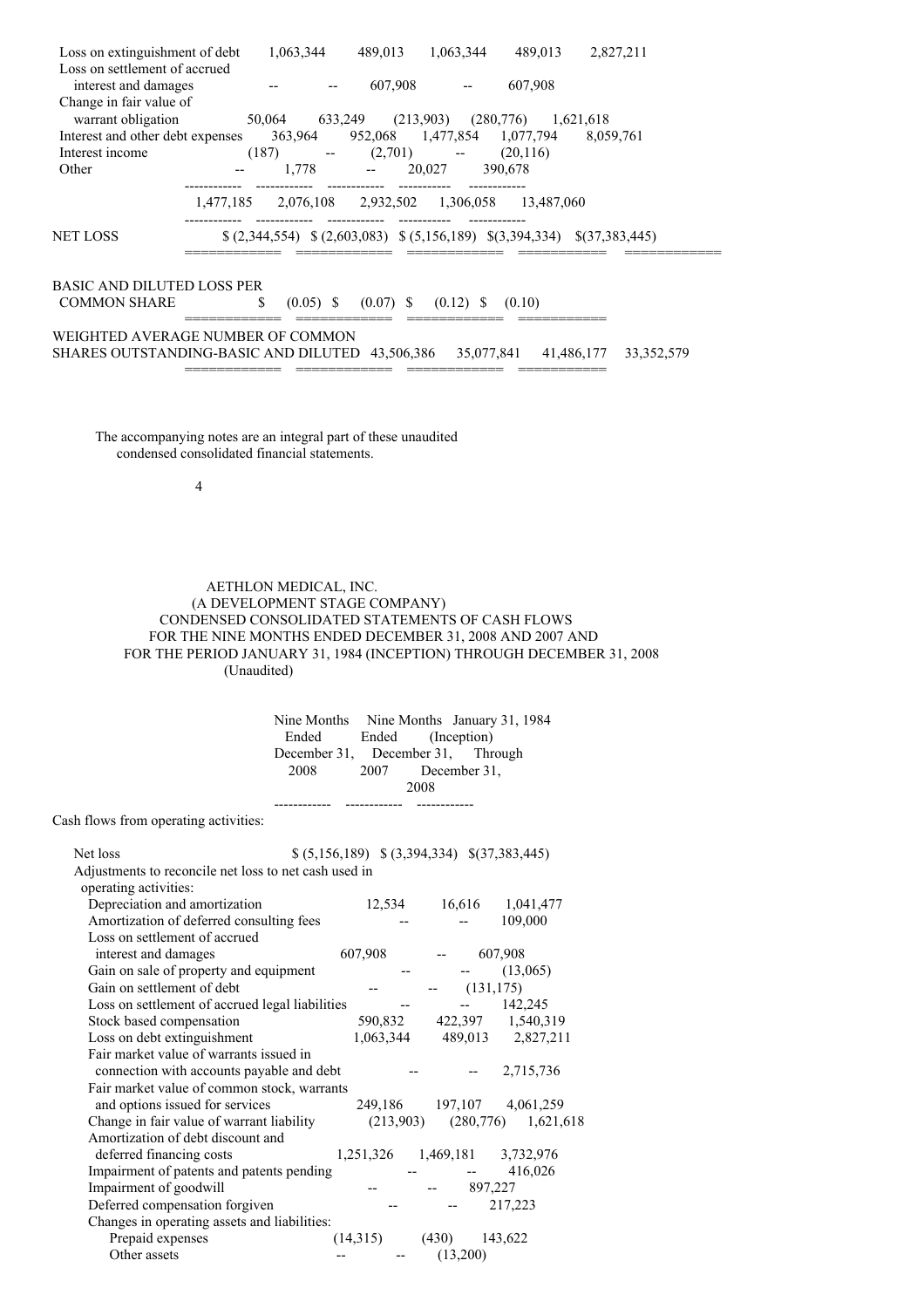| Accounts payable and other current                                                                                                           | liabilities<br>Due to related parties<br>$(28,000)$ $(5,000)$ $1,354,322$<br>$---$<br>$---$<br>$---$<br>$---$                                                                                                                                                                                                                                                             |
|----------------------------------------------------------------------------------------------------------------------------------------------|---------------------------------------------------------------------------------------------------------------------------------------------------------------------------------------------------------------------------------------------------------------------------------------------------------------------------------------------------------------------------|
|                                                                                                                                              | Net cash used in operating activities (1,500,478) (1,518,773) (13,891,204)<br>------------  -----------  -----------                                                                                                                                                                                                                                                      |
| Cash flows from investing activities:<br>Cash of acquired company                                                                            | Purchases of property and equipment<br>Additions to patents and patents pending<br>Proceeds from the sale of property and equipment<br>$(9,693)$ $(6,797)$ $(386,617)$<br>Proceeds from the sale of property and equipment<br>$ -$                                                                                                                                        |
| Cash flows from financing activities:<br>Principal repayments of notes payable<br>Proceeds from the issuance of convertible notes<br>payable | Proceeds from the issuance of notes payable -- - 2,350,000<br>$ (352,500)$<br>430,000 500,000 2,568,000<br>Proceeds from the issuance of common stock 917,500 922,950 10,124,722<br>Professional fees related to registration statement -- (76,731)<br>------------  -----------  -----------<br>Net cash provided by financing activities 1,347,500 1,422,950 14,613,491 |
| Net decrease in cash<br>Cash at beginning of period                                                                                          | $(162,671)$ $(106,835)$ 92,020<br>254,691 440,106 --                                                                                                                                                                                                                                                                                                                      |
| Cash at end of period                                                                                                                        | $$92,020 \quad $333,271 \quad $92,020$                                                                                                                                                                                                                                                                                                                                    |

The accompanying notes are an integral part of these unaudited condensed consolidated financial statements.

5

### AETHLON MEDICAL, INC. (A DEVELOPMENT STAGE COMPANY) CONDENSED CONSOLIDATED STATEMENTS OF CASH FLOWS (CONTINUED) FOR THE NINE MONTHS ENDED DECEMBER 31, 2008 AND 2007 AND FOR THE PERIOD JANUARY 31, 1984 (INCEPTION) THROUGH DECEMBER 31, 2008 (Unaudited)

|                                                                              |                                        | January 31, 1984 |         |                                         |
|------------------------------------------------------------------------------|----------------------------------------|------------------|---------|-----------------------------------------|
|                                                                              | Nine Months Nine Months (Inception)    |                  |         |                                         |
|                                                                              | Ended<br>Ended                         | Through          |         |                                         |
|                                                                              | December 31, December 31, December 31, |                  |         |                                         |
|                                                                              | 2008<br>2007                           | 2008             |         |                                         |
|                                                                              |                                        |                  |         |                                         |
| Supplemental disclosures of non-cash investing<br>and financing information: |                                        |                  |         |                                         |
| Debt and accrued interest converted to common stock                          |                                        |                  |         | $\frac{1}{2}$ 39,325 \$ -- \$ 2,836,411 |
| Stock option exercise by director for accrued expenses                       |                                        |                  |         | 95,000                                  |
| Reclassification of warrant derivative liability to equity                   |                                        | 419,192          |         | 419,192                                 |
| Additional convertible debt issued in connection with<br>Debt restructuring  | 573,211                                |                  | 573,211 |                                         |
| Discount on 10% convertible notes                                            |                                        | 150,095          |         | 150,095                                 |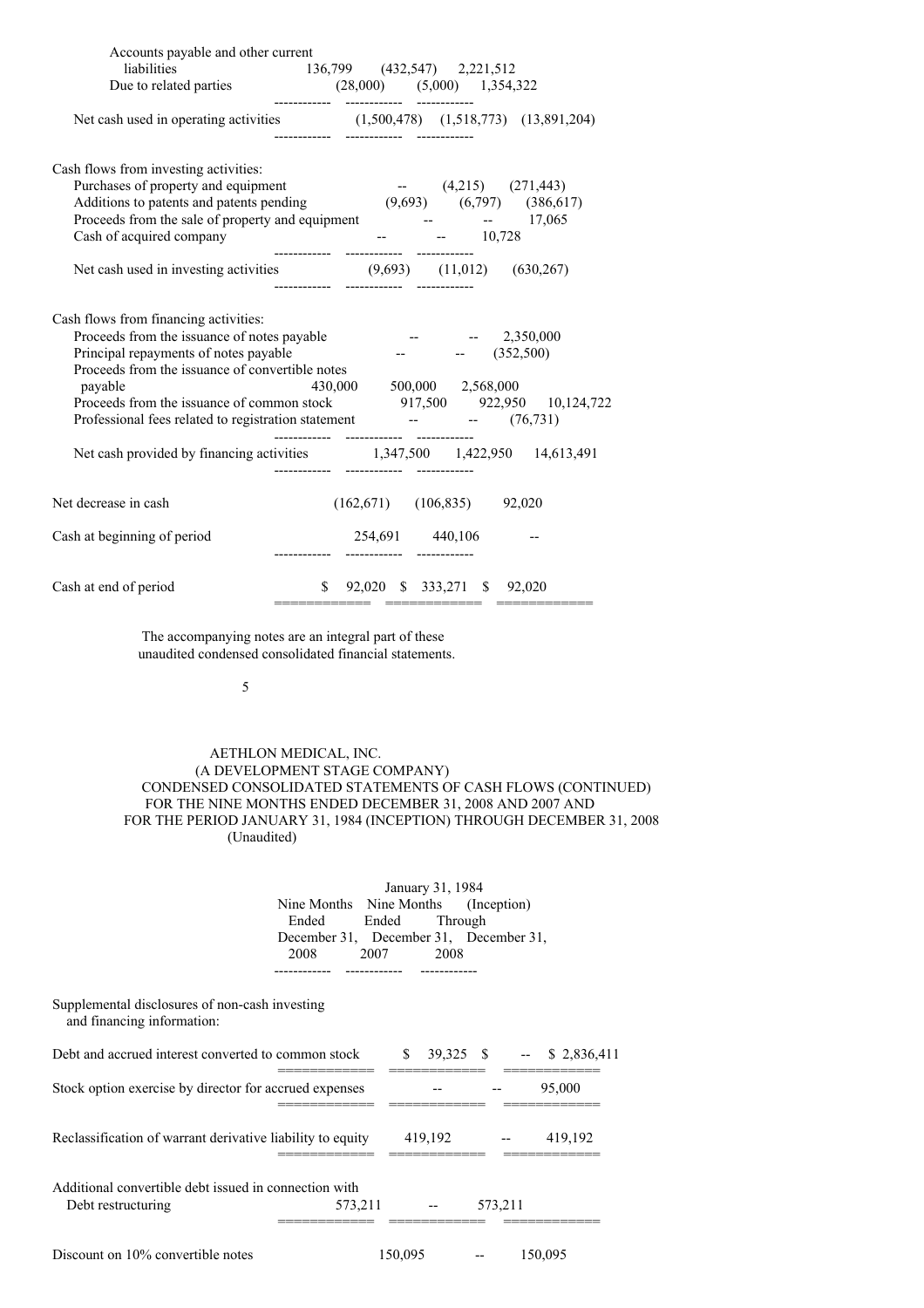| Conversion of amounts due to related parties to common stock<br>by officers and directors                      | 332,279 |           | 332,279 |           |
|----------------------------------------------------------------------------------------------------------------|---------|-----------|---------|-----------|
| Debt discount on notes payable associated with detachable<br>warrants                                          |         | 1,154,860 |         |           |
| Issuance of common stock, warrants and options in<br>settlement of accrued expenses and due to related parties |         |           |         | 1,003,273 |
| Issuance of common stock in connection with license agreements                                                 |         |           |         | 33,800    |
| Net assets of entities acquired in exchange for equity<br>securities                                           |         | 1,597,867 |         |           |
| Debt placement fees paid by issuance of warrants                                                               |         | 13,307    |         | 856,845   |
| Patent pending acquired for 12,500 shares of common stock                                                      |         |           |         | 100,000   |
| Common stock issued for prepaid expenses                                                                       |         |           |         | 161,537   |

============ ============ ============

The accompanying notes are an integral part of these unaudited condensed consolidated financial statements.

 $<$ /TABLE>

6

### AETHLON MEDICAL, INC. (A Development Stage Company) NOTES TO CONDENSED CONSOLIDATED FINANCIAL STATEMENTS (UNAUDITED) December 31, 2008

## NOTE 1. NATURE OF BUSINESS AND BASIS OF PRESENTATION

Aethlon Medical, Inc. ("Aethlon", "We" or the "Company") is a development stage medical device company focused on expanding the applications of our Hemopurifier (R) platform technology, which is designed to rapidly reduce the presence of infectious viruses and other toxins from human blood. In this regard, our core focus is the development of therapeutic devices that treat acute viral conditions, chronic viral diseases and pathogens targeted as potential biological warfare agents. The Hemopurifier(R) combines the established scientific principles of affinity chromatography and hemodialysis as a means to mimic the immune system's response of clearing viruses and toxins from the blood before cell and organ infection can occur. The Hemopurifier(R) cannot cure viral conditions but can prevent virus and toxins from infecting unaffected tissues and cells. We have completed pre-clinical blood testing of the Hemopurifier(R) to treat HIV and Hepatitis-C, and have completed human safety trials on Hepatitis-C infected patients in India and are in the process of obtaining regulatory approval from the U.S. Food and Drug Administration ("FDA") to initiate clinical trials in the United States.

The commercialization of the Hemopurifier(R) will require the completion of human efficacy clinical trials. The approval of any application of the Hemopurifier(R) in the United States will necessitate the approval of the FDA to initiate human studies. Such studies could take years to demonstrate safety and effectiveness in humans and there is no assurance that the Hemopurifier $(R)$  will be cleared by the FDA as a device we can market to the medical community. We also expect to face similar regulatory challenges from foreign regulatory agencies, should we attempt to commercialize and market the Hemopurifier(R) outside of the United States. As a result, we have not generated revenues from the sale of any Hemopurifier(R) application. Additionally, there have been no independent validation studies of our Hemopurifiers(R) to treat infectious disease. We manufacture our products on a small scale for testing purposes but have yet to manufacture our products on a large scale for commercial purposes. All of our pre-clinical human blood studies have been conducted in our laboratories under the direction of Dr. Richard Tullis, our Chief Science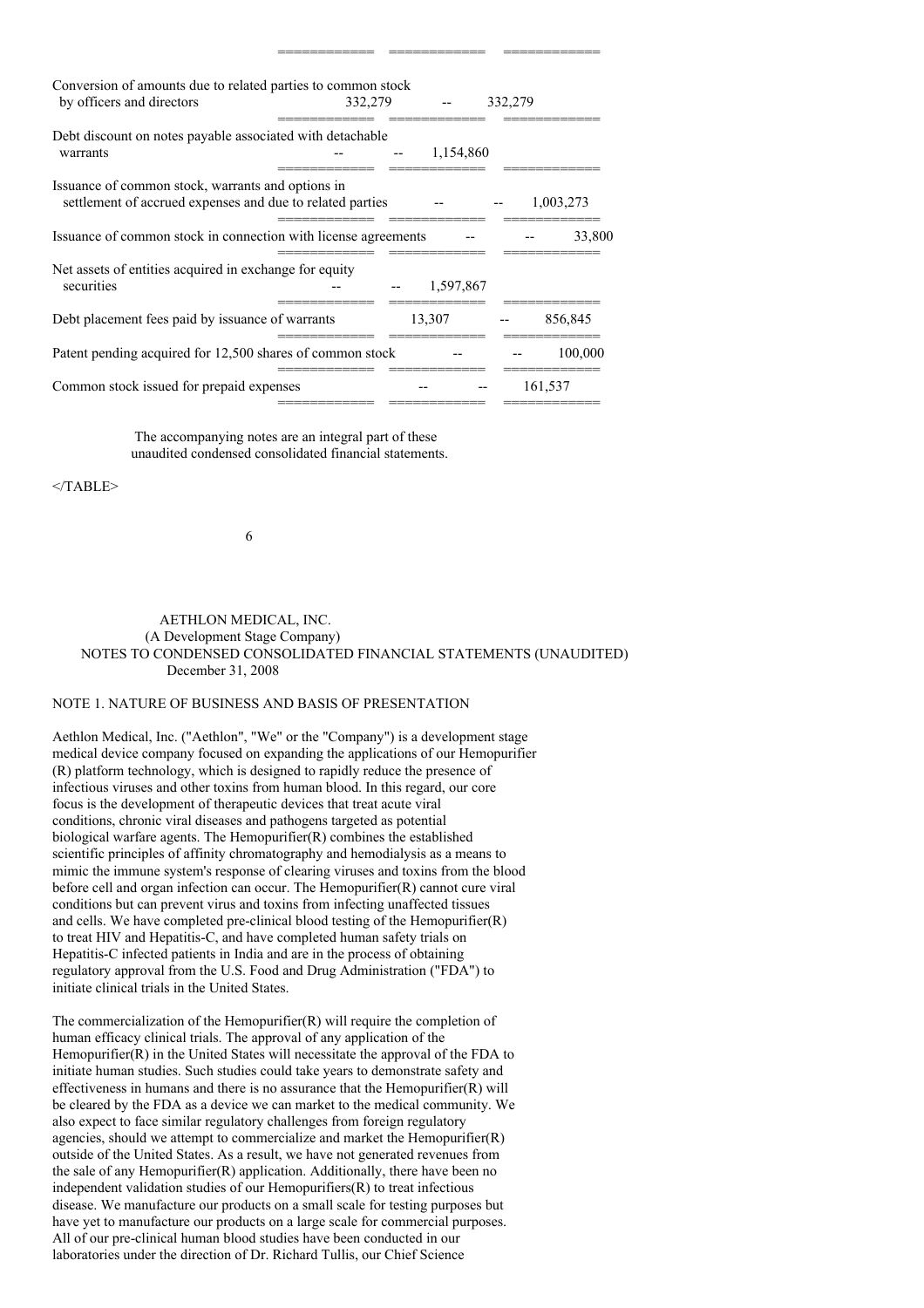Officer.

We are classified as a development stage enterprise under accounting principles generally accepted in the United States of America ("GAAP"), and have not generated revenues from our principal operations.

Our common stock is quoted on the Over-the-Counter Bulletin Board administered by the Financial Industry Regulatory Authority ("OTCBB") under the symbol "AEMD.OB".

The accompanying unaudited condensed consolidated interim financial statements have been prepared in accordance with the instructions to Form 10-O and Article 8-03 of Regulation S-X. Accordingly, they do not include all of the information and footnotes required by GAAP for complete financial statements. In the opinion of management, all adjustments necessary in order to make the financial statements not misleading have been included. The condensed consolidated balance sheet as of March 31, 2008 was derived from our audited financial statements. Operating results for the three and nine month periods ended December 31, 2008 are not necessarily indicative of the results that may be expected for the year ending March 31, 2009. For further information, refer to our Annual Report on Form 10-KSB for the year ended March 31, 2008, which includes audited financial statements and footnotes as of March 31, 2008 and for the years ended March 31, 2008 and 2007 and the period January 31, 1984 (Inception) through March 31, 2008.

### NOTE 2. GOING CONCERN AND LIQUIDITY CONSIDERATIONS

The accompanying unaudited condensed consolidated interim financial statements have been prepared on a going concern basis, which contemplates, among other things, the realization of assets and the satisfaction of liabilities in the ordinary course of business. We have experienced continuing losses from operations, are in default on certain debt, have negative working capital of approximately (\$4,248,000), recurring losses from operations and a deficit accumulated during the development stage of approximately (\$37,383,000) at December 31, 2008, which among other matters, raises significant doubt about our ability to continue as a going concern. We have not generated significant revenue or any profit from operations since inception. A significant amount of additional capital will be necessary to advance the development of our products to the point at which they may become commercially viable. Our current financial resources are insufficient to fund our capital expenditures, working capital and other cash requirements (consisting of accounts payable, accrued liabilities, amounts due to related parties and amounts due under various notes payable) for the fiscal year ending March 31, 2009. Therefore we will be required to seek additional funds through debt and/or equity financing arrangements to finance our current and long-term operations.

7

We are currently addressing our liquidity issue by exploring investment capital opportunities through the public markets, specifically, through private placement of common stock. If we are able to access debt/equity capital, then we believe we will have sufficient liquidity to meet our operating needs for the next twelve months. However, no assurance can be given that we will receive any funds in a connection with our capital raising efforts, in which case we will be required to significantly curtail operations, sell or license out significant portions of our technology, or possibly cease operations.

The unaudited condensed consolidated financial statements do not include any adjustments relating to the recoverability of assets that might be necessary should we be unable to continue as a going concern.

# NOTE 3. SUMMARY OF SIGNIFICANT ACCOUNTING POLICIES

The summary of our significant accounting policies presented below is designed to assist the reader in understanding our condensed consolidated interim financial statements. Such financial statements and related notes are the representations of our management, who are responsible for their integrity and objectivity. These accounting policies conform to GAAP in all material respects, and have been consistently applied in preparing the accompanying condensed consolidated financial statements.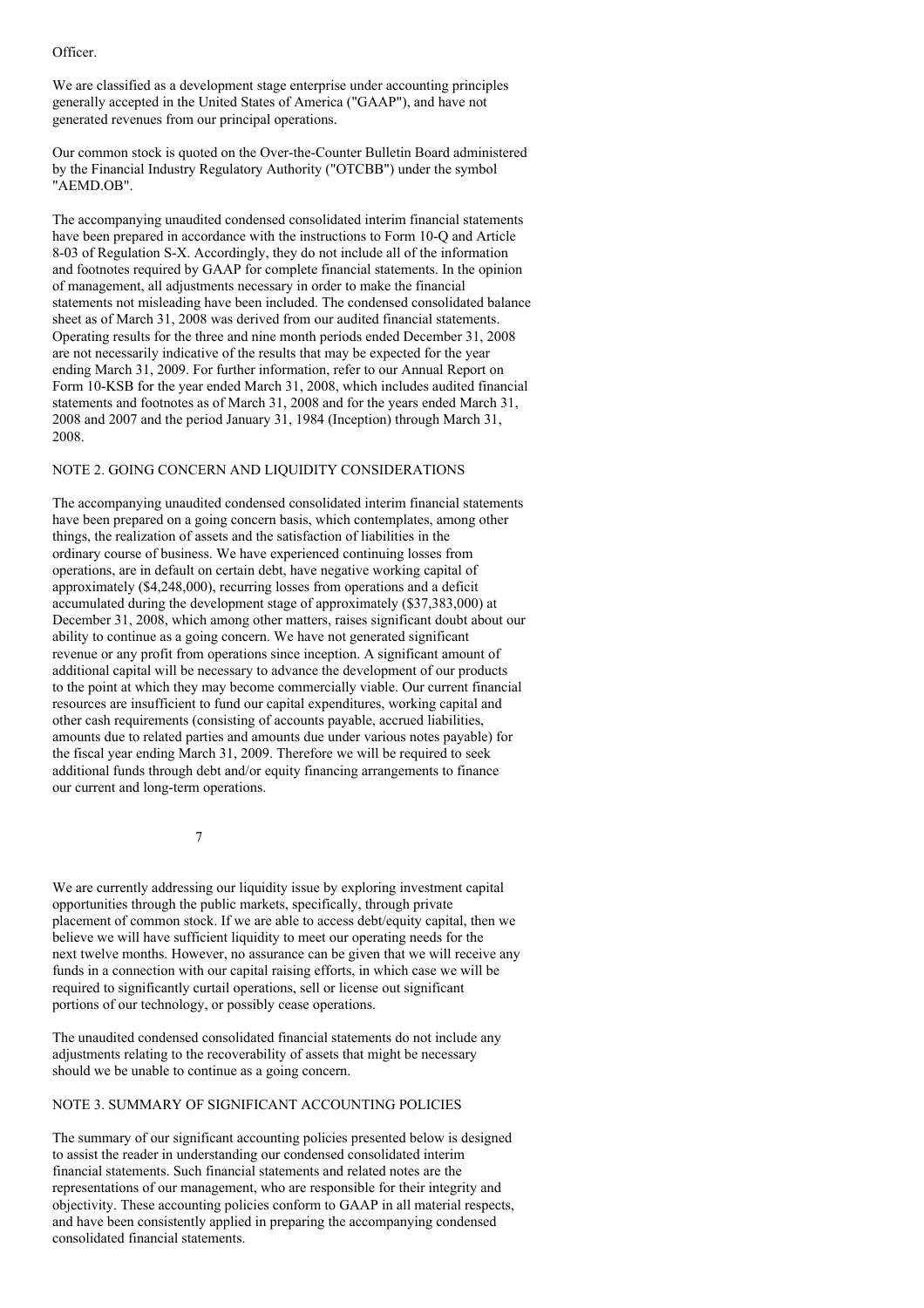### PRINCIPLES OF CONSOLIDATION

The accompanying condensed consolidated financial statements include the accounts of Aethlon Medical, Inc. and its wholly-owned subsidiaries Aethlon, Inc., Hemex, Inc. and Cell Activation, Inc. (collectively hereinafter referred to as the "Company" or "Aethlon"). These subsidiaries are dormant and there are no material intercompany transactions or balances.

#### LOSS PER COMMON SHARE

Loss per common share is based on the weighted average number of shares of common stock and common stock equivalents outstanding during the year in accordance with SFAS No. 128, "EARNINGS PER SHARE."

Securities that could potentially dilute basic loss per share (prior to their conversion, exercise or redemption) were not included in the diluted-loss-per-share computation because their effect is anti-dilutive. The potentially dilutive common shares outstanding for the three and nine month periods ended December 31, 2008 and 2007, which include shares underlying outstanding stock options, warrants and convertible debentures were as follows:

|      | December 31, December 31, |
|------|---------------------------|
| 2008 | 2007                      |

| Three months ended | 14,048,072 | 16,453,788 |
|--------------------|------------|------------|
| Nine months ended  | 16,687,988 | 16,432,760 |

## PATENTS

We capitalize the cost of patents, some of which were acquired, and amortize such costs over the shorter of the remaining legal life or their estimated economic life, upon issuance of the patent.

# RESEARCH AND DEVELOPMENT EXPENSES

We incurred approximately \$526,000 and \$592,000 of research and development expenses during the nine months ended December 31, 2008 and 2007, respectively. For the three months ended December 31, 2008 and 2007, we incurred approximately \$143,000 and \$153,000 of research and development expenses. Our research and development expenses are included in various operating expense line items in the accompanying condensed consolidated statements of operations.

### EQUITY INSTRUMENTS FOR SERVICES PROVIDED BY OTHER THAN EMPLOYEES

We follow SFAS No. 123-R (as interpreted by Emerging Issues Task Force ("EITF") Issue No. 96-18, "ACCOUNTING FOR EQUITY INSTRUMENTS THAT ARE ISSUED TO OTHER THAN EMPLOYEES FOR ACQUIRING, OR IN CONJUNCTION WITH SELLING, GOODS OR SERVICES") ("EITF No. 96-18") to account for transactions involving goods and services provided by third parties where we issue equity instruments as part of the total consideration. Pursuant to paragraph 7 of SFAS No. 123-R, we account for such transactions using the fair value of the consideration received (i.e. the value of the goods or services) or the fair value of the equity instruments issued, whichever is more reliably measurable.

8

We apply EITF No. 96-18, in transactions, when the value of the goods and/or services are not readily determinable and (1) the fair value of the equity instruments is more reliably measurable and (2) the counterparty receives equity instruments in full or partial settlement of the transactions, using the following methodology:

- (a) For transactions where goods have already been delivered or services rendered, the equity instruments are issued on or about the date the performance is complete (and valued on the date of issuance).
- (b) For transactions where the instruments are issued on a fully vested, non-forfeitable basis, the equity instruments are valued on or about the date of the contract.
- (c) For any transactions not meeting the criteria in (a) or (b) above, we re-measure the consideration at each reporting date based on its then current stock value.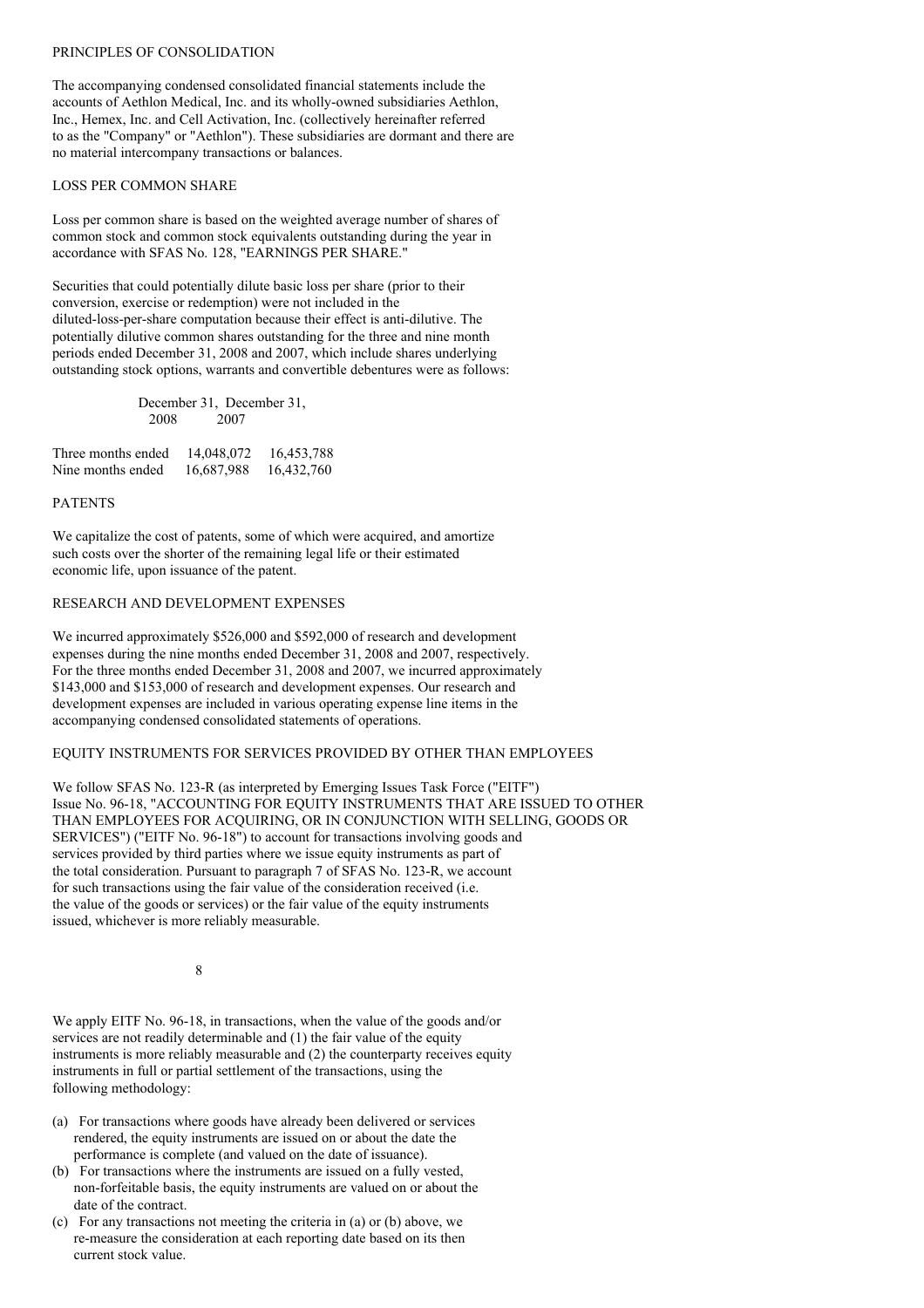### IMPAIRMENT OR DISPOSAL OF LONG-LIVED ASSETS

SFAS No.144 ("SFAS 144"), "ACCOUNTING FOR THE IMPAIRMENT OF LONG-LIVED ASSETS AND FOR LONG-LIVED ASSETS TO BE DISPOSED OF" addresses financial accounting and reporting for the impairment or disposal of long-lived assets. SFAS 144 requires that long-lived assets be reviewed for impairment whenever events or changes in circumstances indicate that their carrying amounts may not be recoverable. If the cost basis of a long-lived asset is greater than the projected future undiscounted net cash flows from such asset (excluding interest), an impairment loss is recognized. Impairment losses are calculated as the difference between the cost basis of an asset and its estimated fair value. SFAS 144 also requires companies to separately report discontinued operations and extends that reporting requirement to a component of an entity that either has been disposed of (by sale, abandonment or in a distribution to owners) or is classified as held for sale. Assets to be disposed of are reported at the lower of the carrying amount or the estimated fair value less costs to sell. We believe that no impairment existed at or during the three or nine months ended December 31, 2008.

# BENEFICIAL CONVERSION FEATURE OF CONVERTIBLE NOTES PAYABLE

The convertible feature of certain notes payable provides for a rate of conversion that is below the market value of our common stock. Such feature is normally characterized as a "Beneficial Conversion Feature" ("BCF"). Pursuant to EITF Issue No. 98-5, "ACCOUNTING FOR CONVERTIBLE SECURITIES WITH BENEFICIAL CONVERSION FEATURES OR CONTINGENTLY ADJUSTABLE CONVERSION RATIO" and EITF No. 00-27, "APPLICATION OF EITF ISSUE NO. 98-5 TO CERTAIN CONVERTIBLE INSTRUMENTS," the estimated fair value of the BCF is recorded, when applicable, in the consolidated financial statements as a discount from the face amount of the notes. Such discounts are accreted to interest expense over the term of the notes using the effective yield basis.

## DERIVATIVE LIABILITIES AND CLASSIFICATION

We evaluate free-standing instruments (or embedded derivatives) indexed to its common stock to properly classify such instruments within equity or as liabilities in our financial statements, pursuant to the requirements of the EITF Issue No. 00-19, "ACCOUNTING FOR DERIVATIVE FINANCIAL INSTRUMENTS INDEXED TO AND POTENTIALLY SETTLED IN, A COMPANY'S OWN STOCK," EITF Issue No. 01-06, "THE MEANING OF INDEXED TO A COMPANY'S OWN STOCK," FSP EITF Issue No. 00-19-2, "ACCOUNTING FOR REGISTRATION PAYMENT ARRANGEMENTS," and SFAS No. 133, "ACCOUNTING FOR DERIVATIVE INSTRUMENTS AND HEDGING ACTIVITIES," as amended. Our policy is to settle instruments indexed to our common shares on a first-in-first-out basis. Pursuant to EITF Issue No. 00-19, the classification of an instrument indexed to our stock, which is carried as a liability, must be reassessed at each balance sheet date. If the classification required under this Consensus changes as a result of events during a reporting period, the instrument is reclassified as of the date of the event that caused the reclassification. There is no limit on the number of times a contract may be reclassified.

### REGISTRATION PAYMENT ARRANGEMENTS

We account for our liquidated damages on registration rights agreements in accordance with FASB Staff Position EITF Issue No. 00-19-2 "ACCOUNTING FOR REGISTRATION PAYMENT ARRANGEMENTS" which specifies that the contingent obligation to make future payments or otherwise transfer consideration under a registration payment arrangement should be separately recognized and measured in accordance with SFAS No. 5, "ACCOUNTING FOR CONTINGENCIES" ("SFAS No. 5"). Pursuant to SFAS No. 5, a liability related to potential liquidated damages if such damages were determined to be both probable and reasonably estimable.

9

### STOCK BASED COMPENSATION

Effective April 1, 2006, we adopted the provisions of SFAS No. 123-R, "Share-Based Payment," ("SFAS No. 123-R"). SFAS No. 123-R requires employee stock options and rights to purchase shares under stock participation plans to be accounted for under the fair value method and requires the use of an option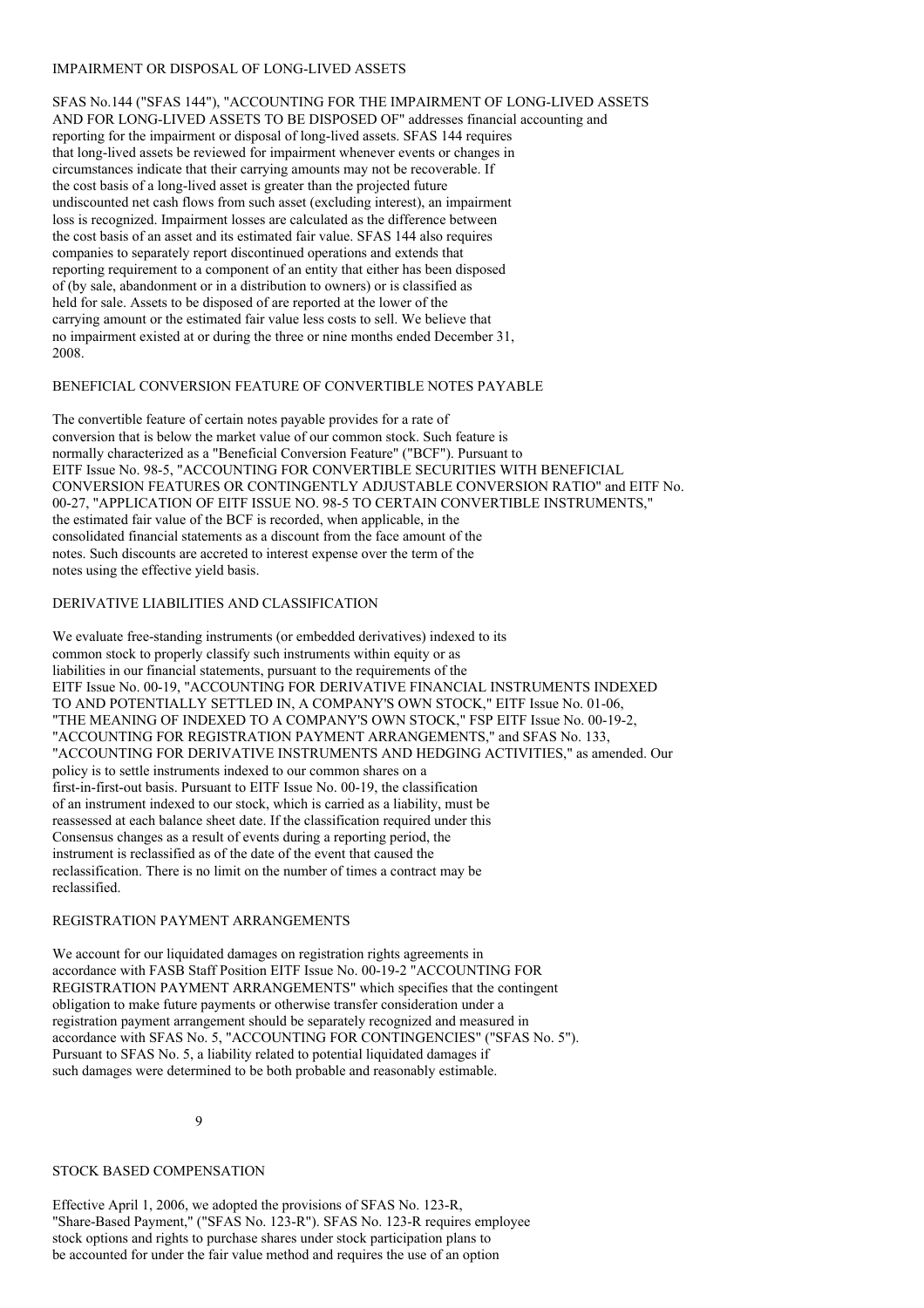pricing model for estimating fair value. Accordingly, share-based compensation is measured at the grant date, based on the fair value of the award. We previously accounted for awards granted under our equity incentive plan under the intrinsic value method prescribed by Accounting Principles Board Opinion No. 25, "ACCOUNTING FOR STOCK ISSUED TO EMPLOYEES," and related interpretations, and provided the required pro forma disclosures prescribed by SFAS No. 123, "ACCOUNTING FOR STOCK BASED COMPENSATION," as amended. The exercise price of options is generally equal to the market price of our common stock (defined as the closing price as quoted on the Over-the-Counter Bulletin Board on the date of grant. Accordingly, no share-based compensation was recognized in the financial statements for periods prior to April 1, 2006.

Under the modified prospective method of adoption for SFAS No. 123-R, the compensation cost that we recognize beginning April 1, 2006 includes (a) compensation cost for all equity incentive awards granted prior to, but not yet vested as of April 1, 2006, based on the grant-date fair value estimated in accordance with the original provisions of SFAS No. 123, and (b) compensation cost for all equity incentive awards granted subsequent to April 1, 2006, based on the grant-date fair value estimated in accordance with the provisions of SFAS No. 123-R.

From time to time, our Board of Directors grants common share purchase options or warrants to selected directors, officers, employees, consultants and advisors in payment of goods or services provided by such persons on a stand-alone basis outside of any of our formal stock plans. The terms of these grants are individually negotiated and generally expire within five years from the grant date. Such grants are recorded based on the grant date fair value of the equity instruments.

In August 2000, we adopted the 2000 Stock Option Plan ("Stock Option Plan"), which was approved by our stockholders in December 2000. The Stock Option Plan provides for the issuance of up to 500,000 options to purchase shares of common stock. Such options can be incentive options or nonstatutory options, and may be granted to employees, directors and consultants. The Stock Option Plan has limits as to the eligibility of those stockholders who own more than 10% of our stock, as defined. The options granted pursuant to the Stock Option Plan may have exercise prices of no less than 100% of fair market value of the Company's common stock at the date of grant (incentive options), or no less than 75% of fair market value of such stock at the date of grant (nonstatutory). At December 31, 2008, we had granted 47,500 options under the 2000 Stock Option Plan of which 15,000 had been forfeited. All of these options vested prior to the adoption of SFAS 123-R. We have reserved 467,500 shares for future issuance.

Share-based compensation resulting from direct stock grants and from the application of SFAS No. 123-R to options outstanding resulted in expenses of \$456,640 and \$590,675 for the three and nine month periods ended December 31, 2008 and \$69,446 and \$422,397 for the three and nine month periods ended December 31, 2007. We use the Binomial Lattice option pricing model for estimating fair value of options granted.

The following table lists the components of our stock-based compensation for the three and nine month periods ended December 31, 2008:

|                                               | Three Months Ended Nine Months Ended |                   |           |
|-----------------------------------------------|--------------------------------------|-------------------|-----------|
|                                               | December 31, 2008                    | December 31, 2008 |           |
|                                               |                                      |                   |           |
| <b>Stock Option Expense</b>                   | \$416,672                            | \$546,064         |           |
| <b>Direct Stock Grants</b>                    | 39.968                               | 44.768            |           |
|                                               |                                      |                   |           |
| <b>Total Stock-Based Compensation Expense</b> |                                      | \$456,640         | \$590,832 |
|                                               |                                      |                   |           |

The following table summarizes the effect of share-based compensation resulting from direct share grants and from the application of SFAS No. 123-R to options granted:

<TABLE>  $\langle S \rangle$   $\langle C \rangle$ 

> Three Months Ended Three Months Ended Nine Months Ended Nine Months Ended December 31, 2008 December 31, 2007 December 31, 2008 December 31, 2007

------------------ ------------------ ------------------ ------------------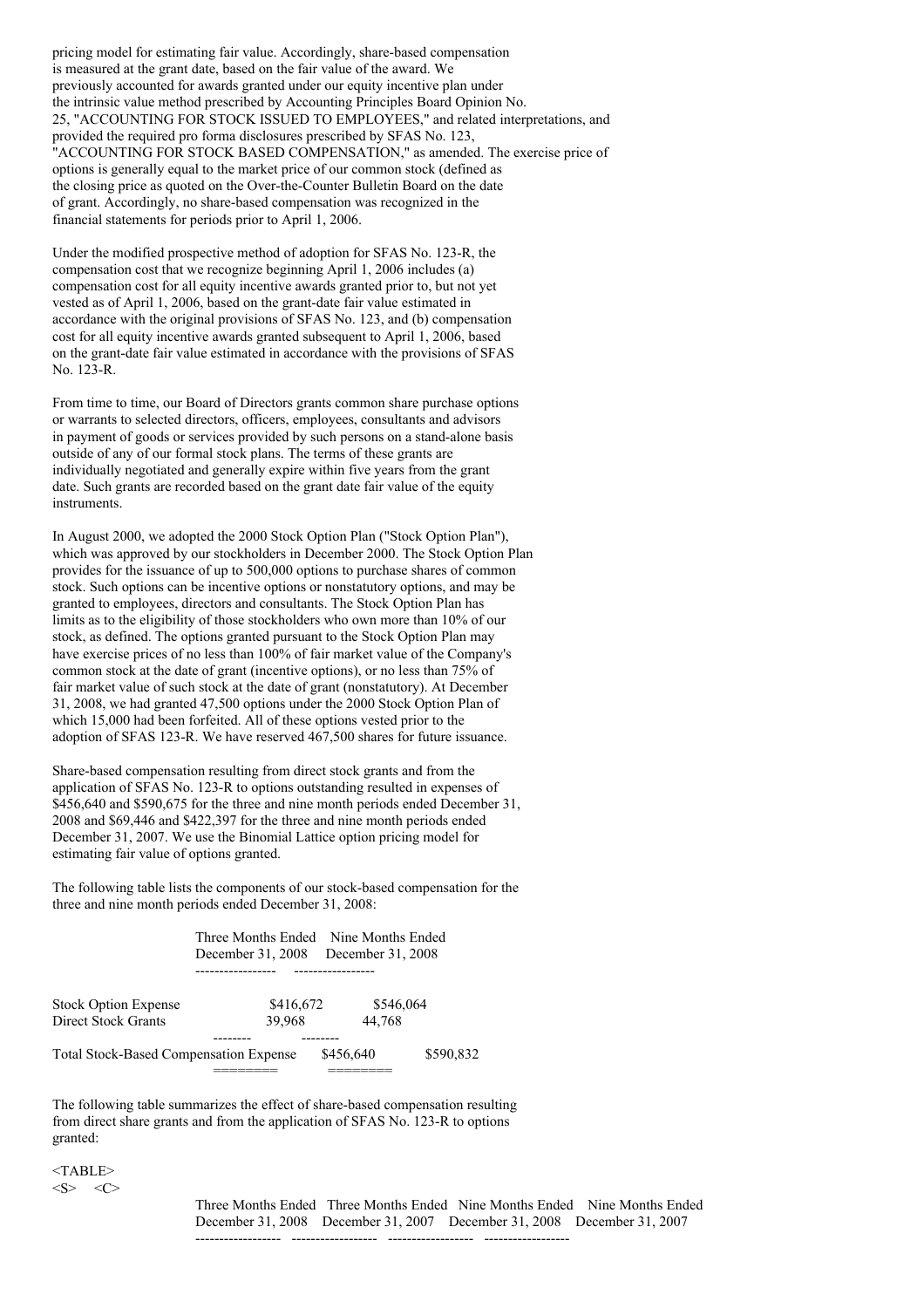| Payroll and related                                                           | \$456,640 |   |           | \$69.446 | S.       | 590,832                    |         | \$422,397         |  |
|-------------------------------------------------------------------------------|-----------|---|-----------|----------|----------|----------------------------|---------|-------------------|--|
| Net share-based compensation effect<br>in net loss from continuing operations |           |   | \$456,640 |          | \$69,446 | ________<br>________<br>S. | 590.832 | \$422,397         |  |
| Basic and diluted loss per common share                                       | _________ | S | (0.01)    | S.       | (0.00)   | S                          | (0.01)  | (0.01)<br>_______ |  |
| $<$ TABLE>                                                                    |           |   |           |          |          |                            |         |                   |  |

10

In accordance with SFAS No. 123-R, we adjust share-based compensation on a quarterly basis for changes to the estimate of expected award forfeitures based on actual forfeiture experience. The effect, if any, of adjusting the forfeiture rate for all expense amortization is recognized in the period the forfeiture estimate is changed. The effect of forfeiture adjustments for the three month period ended December 31, 2008 was insignificant.

The following weighted average assumptions were used in the valuation of these instruments.

| Nine Months Ended<br>December 31 |          |           |                    |
|----------------------------------|----------|-----------|--------------------|
| 2008                             |          | 2007      |                    |
|                                  | zero     |           | zero<br>91.2%      |
| Risk free interest rate          | $1.02\%$ |           | 4.85%<br>3.0 years |
|                                  |          | 3.0 years | 112.2%             |

The expected volatility is based on the historic volatility. The expected life of options granted is based on the "simplified method" described in the SEC's Staff Accounting Bulletin No. 107 due to changes in the vesting terms and contractual life of current option grants compared to our historical grants. Options outstanding that have vested and are expected to vest as of December 31, 2008 are as follows:

|                  | Weighted                                 |  |         |    |  |
|------------------|------------------------------------------|--|---------|----|--|
|                  | Weighted Average                         |  |         |    |  |
|                  | Average Remaining Aggregate              |  |         |    |  |
|                  | Number of Exercise Contractual Intrinsic |  |         |    |  |
|                  | Shares Price Term in Years Value (1)     |  |         |    |  |
|                  |                                          |  |         |    |  |
| Vested $(2)$     | 11,439,060 \$ 0.37                       |  | 5.31 \$ |    |  |
| Expected to vest | 3.383.334 0.35                           |  | 9.35    | \$ |  |
|                  | --------                                 |  |         |    |  |
| Total            | 14,822,394                               |  | S       |    |  |
|                  |                                          |  |         |    |  |

(1) These amounts represent the difference between the exercise price and \$0.22, the closing market price of our common stock on December 31, 2008 as quoted on the Over-the-Counter Bulletin Board under the symbol "AEMD.OB" for all in-the-money options outstanding.

(2) 4,278,375 options were granted prior to April 1, 2006 (the date of adoption for SFAS 123-R) and were fully vested at the date of adoption.

Additional information with respect to stock option activity is as follows:

Outstanding Options ------------------------------------- Weighted Aggregate Number of Average Intrinsic Shares Exercise Price Value (1) - --------------------------- ------ -------------- ---------- March 31, 2008 10,954,060 \$ 0.38 \$1,643,109 ========== Grants 4,050,000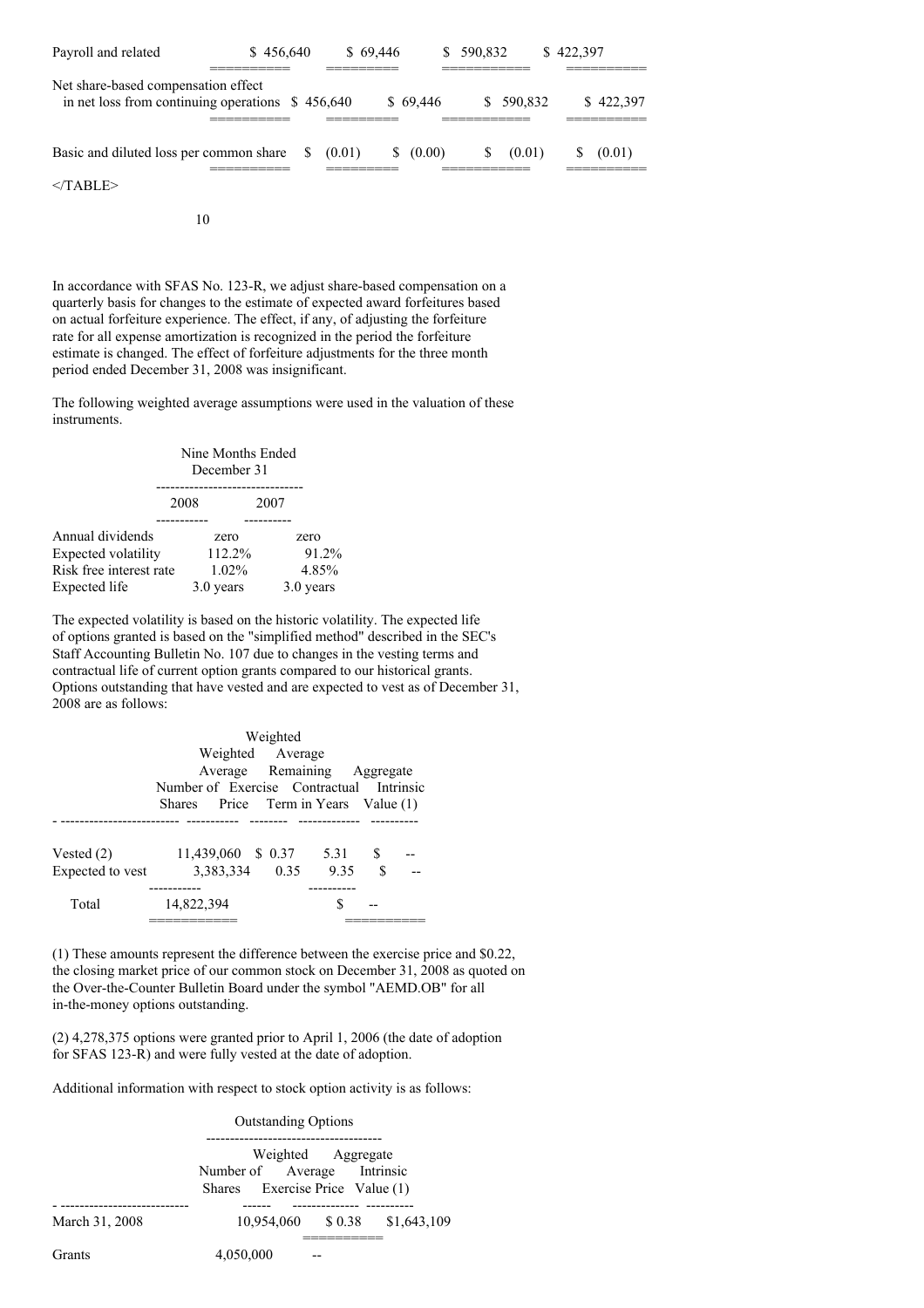| Exercises               |            |         |  |
|-------------------------|------------|---------|--|
| Cancellations           | (181,666)  |         |  |
|                         |            |         |  |
| December 31, 2008       | 14,822,394 | \$ 0.37 |  |
| Options exercisable at: |            |         |  |
| December 31, 2008       | 11,439,060 | \$0.37  |  |
|                         |            |         |  |

(1) Represents the difference between the exercise price and the March 31, 2008 or December 31, 2008 market price of our common stock, which was \$0.53 and \$0.22, respectively, for all in-the-money options outstanding.

At December 31, 2008, there was approximately \$812,000 of unrecognized compensation cost related to share-based payments which is expected to be recognized over a weighted average period of 2.5 years.

11

## INCOME TAXES

Under SFAS 109, "ACCOUNTING FOR INCOME TAXES," deferred tax assets and liabilities are recognized for the future tax consequences attributable to the difference between the consolidated financial statements and their respective tax basis. Deferred income taxes reflect the net tax effects of (a) temporary differences between the carrying amounts of assets and liabilities for financial reporting purposes and the amounts reported for income tax purposes, and (b) tax credit carryforwards. We record a valuation allowance for deferred tax assets when, based on our best estimate of taxable income (if any) in the foreseeable future, it is more likely than not that some portion of the deferred tax assets may not be realized.

### RECENT ACCOUNTING PRONOUNCEMENTS

In December 2006, the FASB issued SFAS No. 157, "FAIR VALUE MEASUREMENTS," which defines fair value, establishes a framework for measuring fair value in accordance with GAAP, and expands disclosures about fair value measurements. SFAS No. 157 simplifies and codifies related guidance within GAAP, but does not require any new fair value measurements. The guidance in SFAS No. 157 applies to derivatives and other financial instruments measured at estimated fair value under SFAS No. 133 and related pronouncements. SFAS No. 157 is effective for financial statements issued for fiscal years beginning after November 15, 2007, and interim periods within those fiscal years. We adopted Statement of Financial Accounting Standards No. 157 ("SFAS No. 157") as of April 1, 2008. SFAS No. 157 applies to certain assets and liabilities that are being measured and reported on a fair value basis. SFAS No. 157 defines fair value, establishes a framework for measuring fair value in accordance with generally accepted accounting principles, and expands disclosure about fair value measurements. This Statement enables the reader of the financial statements to assess the inputs used to develop those measurements by establishing a hierarchy for ranking the quality and reliability of the information used to determine fair values. The Statement requires that assets and liabilities carried at fair value will be classified and disclosed in one of the following three categories:

Level 1: Quoted market prices in active markets for identical assets or liabilities.

Level 2: Observable market based inputs or unobservable inputs that are corroborated by market data.

Level 3: Unobservable inputs that are not corroborated by market data.

The fair value of our warrant liabilities is determined based on observable market based inputs or unobservable inputs that are corroborated by market data, which is a Level 3 classification. We record variations in our warrant liability account on our balance sheet at fair value with changes in fair value recorded in our consolidated statements of operations.

The following outlines the significant weighted average assumptions used to estimate the fair value information presented, with respect to warrants utilizing the Binomial Lattice option pricing model: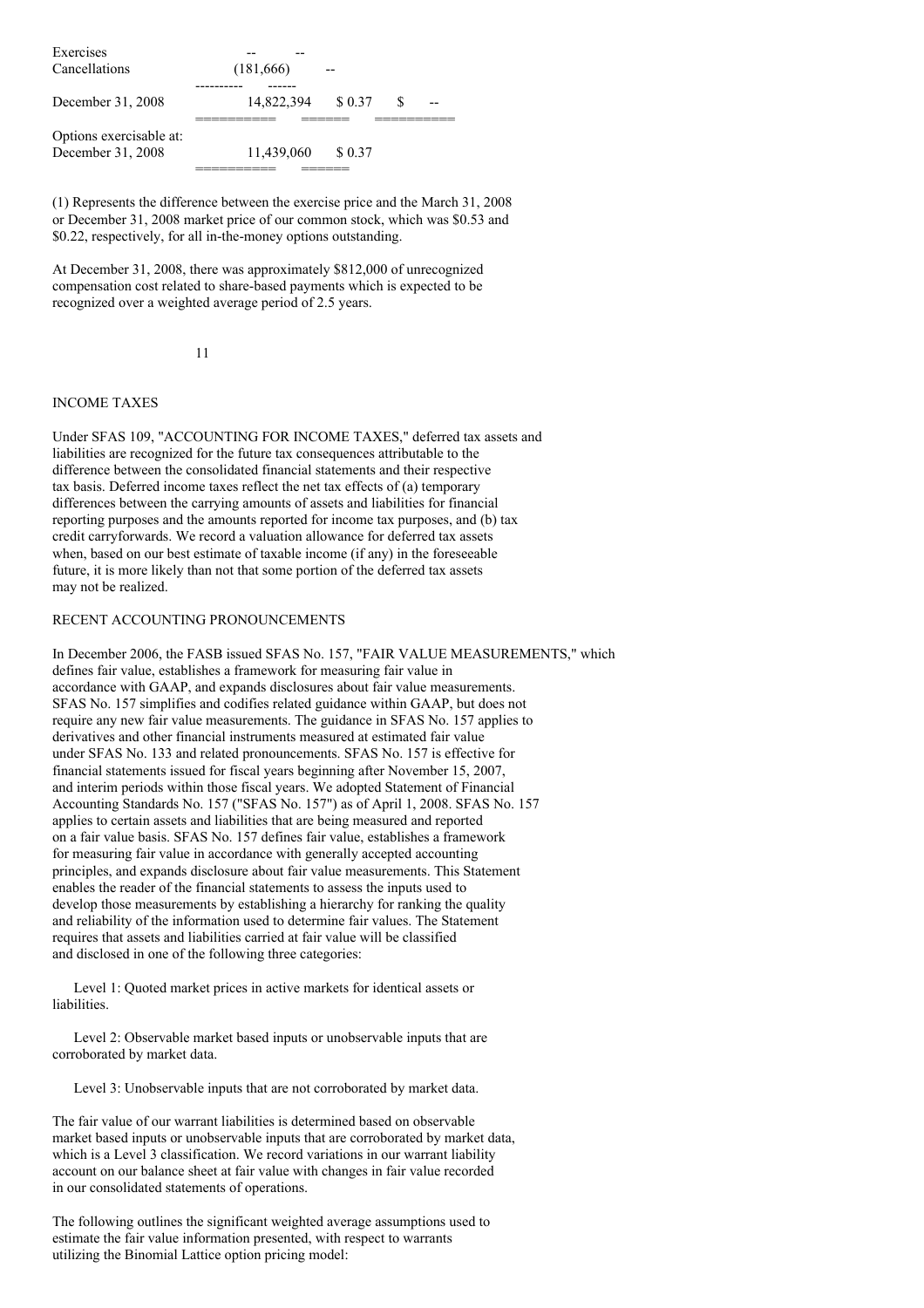Nine Months Ended December 31, 2008

Risk free interest rate Average expected life 3 - 5 years Expected volatility 83.6% - 84.8% Expected dividends None

-----------------------------------

We did not record the fair value of any new warrants issued in the three months ended December 31, 2008 nor did we make any changes to our valuation techniques in either the quarter or nine month period ended December 31, 2008.

In February 2007, the FASB issued SFAS No. 159, "The Fair Value Option for Financial Assets and Financial Liabilities." SFAS No. 159 expands the scope of specific types of assets and liabilities that an entity may carry at fair value on its statement of financial position, and offers an irrevocable option to record the vast majority of financial assets and liabilities at fair value, with changes in fair value recorded in earnings. SFAS No. 159 is effective for fiscal years beginning after November 15, 2007. We have not yet elected to use the fair value option, and as such, our adoption AFAS No. 159 as of April 1, 2008 did not have a material impact on our consolidated financial statements.

12

In May 2008, the FASB issued SFAS No. 162, The Hierarchy of Generally Accepted Accounting Principles ("SFAS 162"). This statement identifies the sources of and framework for selecting the accounting principles to be used in the preparation of financial statements of nongovernmental entities that are presented in conformity with generally accepted accounting principles ("GAAP") in the United States ("GAAP hierarchy"). Because the current GAAP hierarchy is set forth in the American Institute of Certified Public Accountants Statement on Auditing Standards No. 69, it is directed to the auditor rather than to the entity responsible for selecting accounting principles for financial statements presented in conformity with GAAP. Accordingly, the FASB concluded the GAAP hierarchy should reside in the accounting literature established by the FASB and issued this statement to achieve that result. The provisions of SFAS 162 are effective November 15, 2008, which is 60 days following the SEC's approval of the Public Company Accounting Oversight Board amendments to AU Section 411, The Meaning of Present Fairly in Conformity with Generally Accepted Accounting Principles. Management believes that adoption of SFAS 162 will not have a material effect on the consolidated financial statements.

In May 2008, the FASB issued FSP APB 14-1, "Accounting for Convertible Debt Instruments That May Be Settled in Cash upon Conversion (Including Partial Cash Settlement)". FSP APB 14-1 requires recognition of both the liability and equity components of convertible debt instruments with cash settlement features. The debt component is required to be recognized at the fair value of a similar instrument that does not have an associated equity component. The equity component is recognized as the difference between the proceeds from the issuance of the note and the fair value of the liability. FSP APB 14-1 also requires an accretion of the resulting debt discount over the expected life of the debt. Retrospective application to all periods presented is required and a cumulative-effect adjustment is recognized as of the beginning of the first period presented. This standard is effective for us in the first quarter of fiscal year 2010. We are currently evaluating the impact of FSP APB 14-1.

Other recent accounting pronouncements or guidance issued by the FASB (including its Emerging Issues Task Force), the American Institute of Certified Public Accountants, or the Securities and Exchange Commission did not or are not believed by management to have a material impact on our present or future consolidated financial statements.

NOTE 4. NOTES PAYABLE

Notes payable consist of the following at December 31, 2008:

Face Amount of Notes Payable, Notes Payable Note Discounts Net of Discounts

| 12% Notes payable, all past due \$347,500 |       | $- -$ | \$ 347,500 |
|-------------------------------------------|-------|-------|------------|
| 10% Note payable, past due                | 5.000 | $- -$ | 5.000      |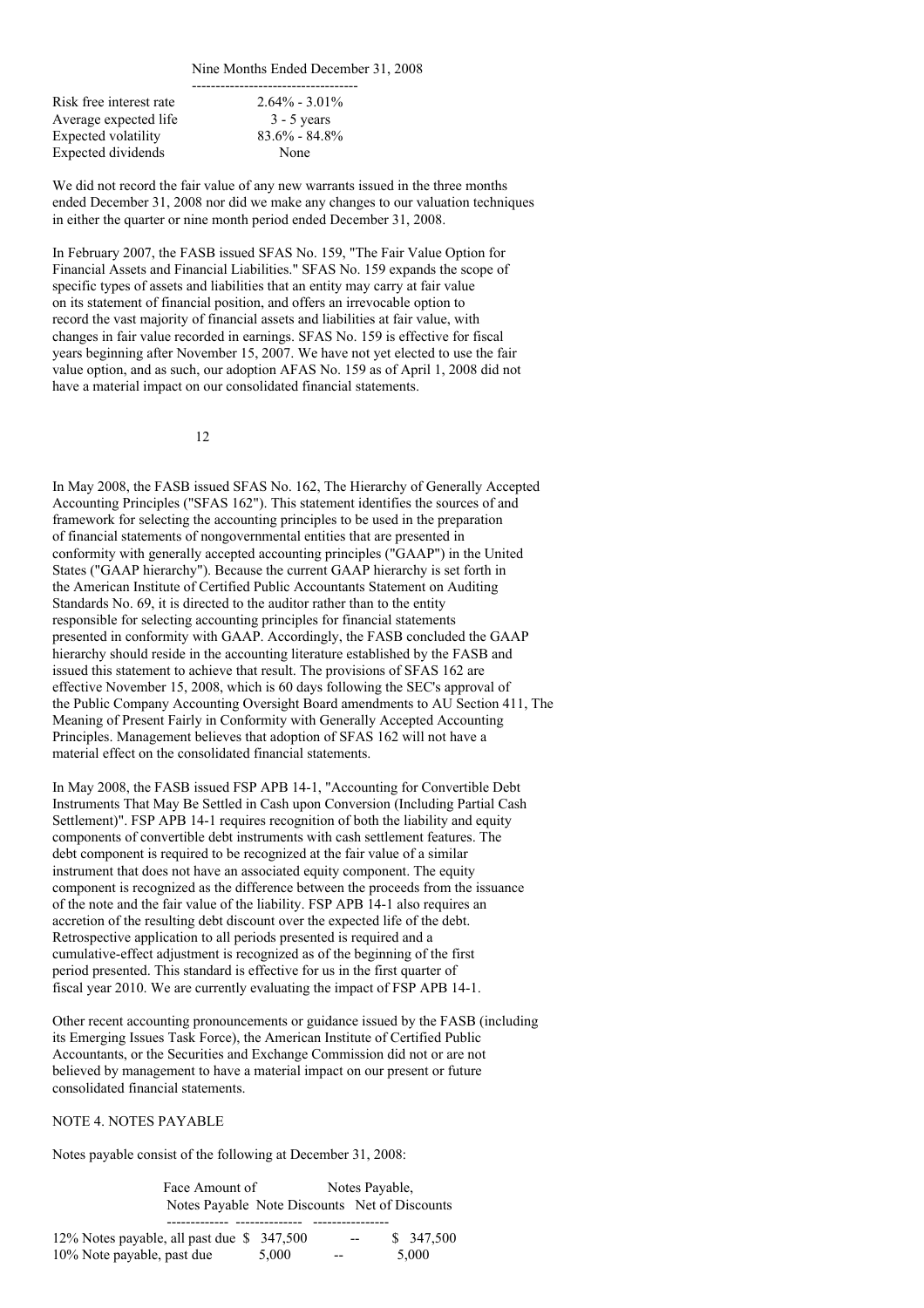Total Notes Payable \$ 352,500 (\$ --) \$ 352,500

----------- --------- -----------

During the three months ended December 31, 2008, we restructured our 8% and 9% Notes and for accounting purposes, we recorded an extinguishment loss of approximately \$1,063,000 (See Note 5 for further description). Our plans to satisfy the remaining outstanding balance on the 12% and 10% Notes include repayment with available funds or converting the notes to common stock at market value.

=========== ========= ===========

#### 12% NOTES

From August 1999 through May 2005, we entered into various borrowing arrangements for the issuance of notes payable from private placement offerings (the "12% Notes). At December 31, 2008, 12% Notes with a principal balance of \$347,500 are outstanding, all which are past due, in default, and bearing interest at the default rate of 15%. At December 31, 2008, interest payable on the 12% Notes totaled \$323,188.

### 10% NOTES

From time to time, we issued convertible notes payable ("10% Note") to various investors, bearing interest at 10% per annum, with principal and interest due six months from the date of issuance. The 10% Notes required no payment of principal or interest during the term and may be converted to our common stock at the conversion price of \$0.50 per share at any time at the option of the noteholder. The total amount of the original notes issued was \$275,000. One 10% Note in the amount of \$5,000, which is past due and in default, remains outstanding at December 31, 2008. At December 31, 2008, interest payable on this note totaled \$3,750.

13

#### 8% NOTES

In December 2007, we issued notes payable ("8% Notes") to two accredited investors in the aggregate amount of \$495,000 with 8% interest maturing on September 5, 2008. In conjunction with the issuance of the 8% Notes, we also issued three year warrants to acquire 1,485,000 shares of Common Stock at \$0.50 per share.

Under this transaction, we were obligated to issue registered common shares, upon exercise of the warrant. As a result, this warrant obligation did not meet the scope exception of paragraph 11(a) of SFAS No. 133. Specifically, at the commitment date, we did not have any uncommitted registered shares to settle the warrant obligation and accordingly, such obligation was classified as a liability (outside of stockholders' deficit) in accordance with EITF Issue No.00-19. The warrants were valued at \$693,050 on the commitment date using a Binomial Lattice option pricing model. Such amount was recorded as a derivative liability with an offsetting debt discount recorded against the \$495,000 face amount of the 8% Notes and the remaining \$198,050 recorded as interest expense. The debt discount was amortized to expense over the term of the 8% Notes.

On October 8, 2008, the Company's registration statement covering the warrants underlying the 8% Notes was declared effective. Consequently, the warrant liability of \$419,192 was reclassified into equity in accordance with EITF 00-19. On December 30, 2008, the 8% Notes were restructured into convertible notes on December 30, 2008. See Note 5 "Restructuring of 8% and 9% Notes"

#### 2008 9% NOTES

In January 2008, we issued notes payable ("2008 9% Notes") to an accredited investor in the amount of \$220,000 with 9% interest maturing on October 19, 2008. In conjunction with the issuance of the 2008 9% Notes, we also issued three year warrants to acquire 660,000 shares of Common Stock at \$0.50 per share.

Under this transaction, we were obligated to issue registered common shares, upon exercise of the warrants, As a result, this warrant obligation did not meet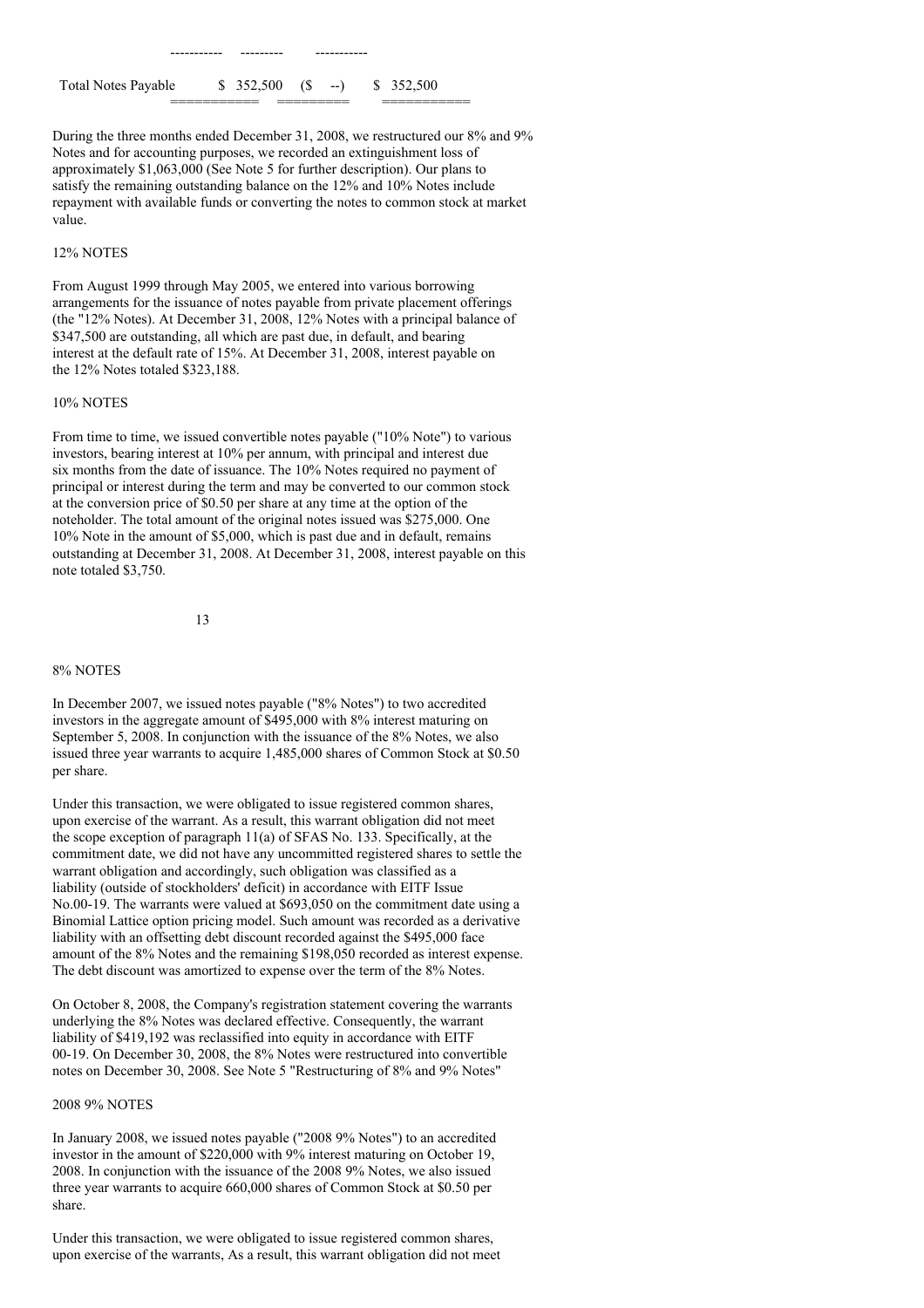the scope exception of paragraph 11(a) of SFAS No. 133. Specifically, at the commitment date, we did not have any uncommitted registered common shares to settle the warrant obligation and accordingly, such obligation was classified as a liability (outside of stockholders' deficit) in accordance with EITF Issue No. 00-19. The warrants were valued at \$222,450 on the commitment date using a Binomial Lattice option pricing model. Such amount was recorded as a derivative liability with an offsetting debt discount recorded against the \$220,000 face amount of the 2008 9% Notes and the remaining \$2,450 recorded as interest expense. The debt discount is amortized to expense over the term of the 2008 9% **Notes**.

On October 8, 2008, the Company's registration statement covering the warrants underlying the 8% Notes was declared effective. Consequently, the warrant liability of \$419,192 was reclassified into equity in accordance with EITF 00-19. On December 30, 2008, the 8% Notes were restructured into convertible notes on December 30, 2008. See Note 5 "Restructuring of 8% and 9% Notes"

### NOTE 5. CONVERTIBLE NOTES PAYABLE

Convertible Notes Payable consist of the following at December 31, 2008:

 $<$ TABLE $>$  $\langle S \rangle$   $\langle C \rangle$ 

> Net Principal Discount Amount --------- --------- ---------

| Amended Series A 10% Convertible Notes     |             | $$900,000 \quad $(115,576) \quad $784,424$ |           |  |
|--------------------------------------------|-------------|--------------------------------------------|-----------|--|
| 2008 10% Convertible Notes                 | 430,000     | (106.662)                                  | 323,338   |  |
| December 2006 10% Convertible Notes        | 17.000      |                                            | 17,000    |  |
| Restructured December 2008 10% Convertible |             |                                            |           |  |
| Notes and Related Convertible Notes        | 1.288.211   |                                            | 1.288.211 |  |
| Total - Convertible Notes                  | \$2,635,211 | $$ (222, 238)$ $$2, 412, 973$              |           |  |
| $\sqrt{m}$ and $m$ .                       |             |                                            |           |  |

 $<$ TABLE>

14

#### DECEMBER 2006 10% CONVERTIBLE NOTES

On December 15, 2006, we issued two 10% Convertible Notes ("December 10% Notes") totaling \$50,000 to accredited investors. The December 10% Notes accrue interest at a rate of ten percent (10%) per annum and matured on March 15, 2007. Such notes are convertible into shares of restricted common stock at any time at the election of the holder at a fixed conversion price of \$0.17 per share for any conversion occurring on or before the maturity date. In addition, upon issuance, we issued five-year Warrants ("December 10% Note Warrants") to purchase a number of shares equal to the number of shares into which the December 10% Notes can be converted at a fixed exercise price of \$0.17. Additionally, if the December 10% Note Warrants were exercised prior to December 15, 2007, the holder would have received an additional warrant on the same terms as the December 10% Note Warrants on a one to one basis. The warrants can be settled in unregistered shares of our common stock. The December 10% Note Warrants have been valued using a Binomial Lattice option pricing model and an associated discount of \$15,627, the relative fair value measured at the commitment date, was recorded and presented net against the face amount of the December 10% Notes. The convertible feature of the December 10% Notes provides for an effective conversion rate that is below market value. Pursuant to EITF No. 98-5 and EITF No. 00-27, we estimated the fair value of such beneficial conversion feature to be \$34,373 and recorded such amount as a debt discount. The discounts associated with the warrants and the beneficial conversion feature were accreted to interest expense over the term of the December 10% Notes.

On May 1, 2008, a holder of \$33,000 of the December 10% Notes converted his \$33,000 principal amount and accrued interest of \$6,325 at the agreed conversion rate of \$0.17 per share. As a result, we issued 232,033 shares of common stock under this conversion.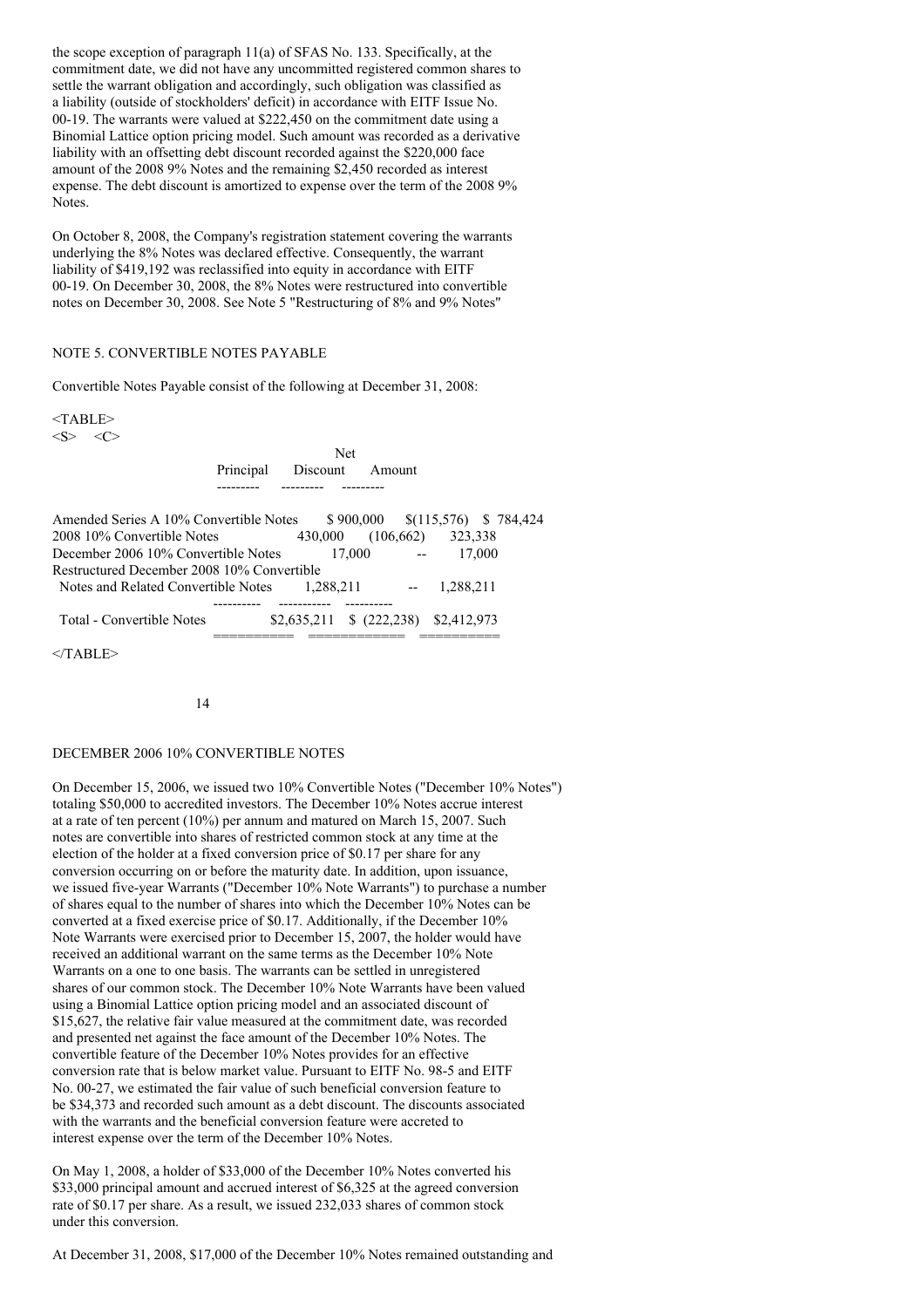in default.

### AMENDED SERIES A 10% CONVERTIBLE NOTES

From July 11, 2005 through December 15, 2005 we received cash investments totaling \$1,000,000 from accredited investors based on agreed-upon terms reached on the cash receipt dates. Such investments were documented in November and December 2005 in several 10% Series A Convertible Promissory Notes. The 10% Series A Convertible Notes accrue interest at a rate of ten percent (10%) per annum and matured on January 2, 2007. The 10% Series A Convertible Notes were convertible into shares of our common stock at any time at the election of the holder at a fixed conversion price equal to \$0.20 per share for any conversion occurring on or prior to the maturity date.

On November 2007, we entered into Amended and Restated 10% Series A Convertible Promissory Notes (the "Amended Notes") with the holders of certain promissory notes that we previously issued (the "Prior Notes"), and all amendments to the Prior Notes.

The Amended Notes, in the principal amount of \$1,000,000, are convertible into an aggregate of 5,000,000 shares of our Common Stock and mature on February 15, 2009. The Amended Notes provided for the payment of accrued and default interest through December 31, 2007 in the aggregate amount of \$295,248 paid in units ("Units") at a fixed rate of \$0.20 per Unit, each Unit consisting of one share of our Common Stock and one Class A Common Stock Purchase Warrant (the "Class A Warrant") to purchase one share of our Common Stock at a fixed exercise price of \$0.20 per share. If the Holders exercise the Class A Warrants on or before February 15, 2010, we will issue them one Class B Common Stock Purchase Warrant (the "Class B Warrant") for every two Class A Warrants exercised. The Class B Warrants will have a fixed exercise price of \$0.60 per share.

The Amended Notes also provided for the payment of liquidated damages through November 29, 2007 in the aggregate amount \$269,336 to be paid in units ("Damages Units") at a fixed rate of \$0.40 per Damages Unit, each Damages Unit consisting of one share of our Common Stock and one Class A-1 Common Stock Purchase Warrant (the "Class A-1 Warrant") to purchase one share of our Common Stock at a fixed exercise price of \$0.40 per share. If the Holders exercise the Class A-1 Warrants on or before February 15, 2010, we will issue them one Class B-1 Common Stock Purchase Warrant (the "Class B-1 Warrant") for every two Class A-1 Warrants exercised. The Class B-1 Warrants will have a fixed exercise price of \$0.40 per share.

In addition, the Amended Notes provided for the issuance of Class A Principal Common Stock Purchase Warrants (the "Class A Principal Warrant") to purchase an aggregate of 5,000,000 shares of our Common Stock on the same terms as the Class A Warrants.

15

The following table summarizes the number of shares of the our Common Stock issuable upon the conversion of the Amended Notes or the exercise of the various warrants issued or issuable pursuant to the Amended Notes.

| Note Conversion            | 5,000,000  |
|----------------------------|------------|
| Accrued Interest           | 1,476,242  |
| <b>Liquidated Damages</b>  | 673,340    |
| Class A Warrants           | 1,476,242  |
| Class A-1 Warrants         | 673,340    |
| Class A Principal Warrants | 5,000,000  |
| Class B Warrants           | 738,121    |
| Class B-1 Warrants         | 336,670    |
|                            |            |
| Total                      | 15,373,955 |
|                            |            |

For accounting purposes, the amendment of the 10% Series A Convertible Notes was treated as an extinguishment pursuant to EITF Issue No. 06-6. The changes in the note agreements, conversion feature and warrants were considered substantive as prescribed in that consensus. Consequently, at the amendment date we initially recorded an estimated loss on extinguishment of \$489,013 as follows: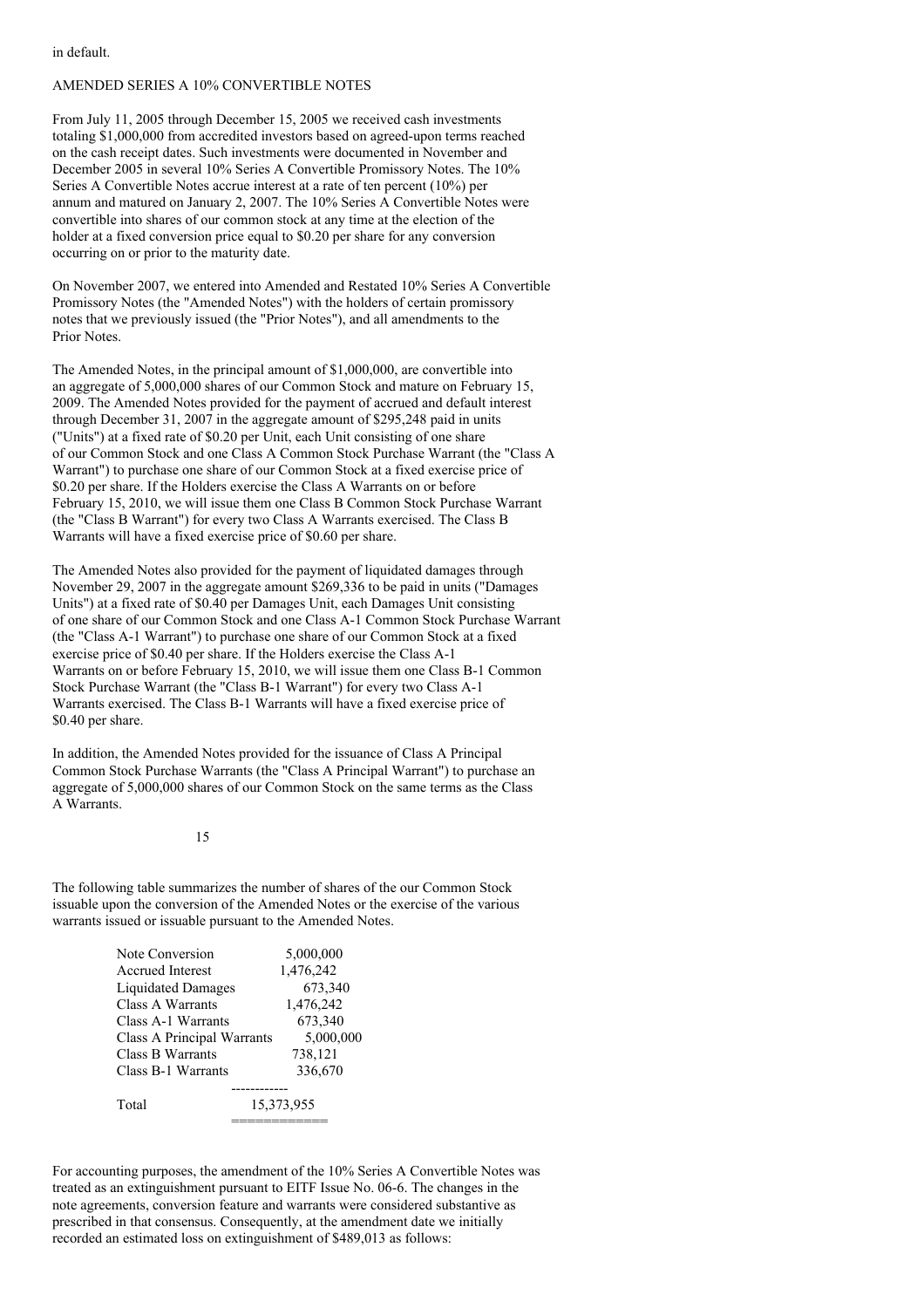| Less amounts relieved at date of extinguishment: |    |             |
|--------------------------------------------------|----|-------------|
| Carrying amount of the unamortized notes         |    | (166, 667)  |
| Carrying amount of derivative liability          |    | (4,172,400) |
| Accrued interest and liquidated damages          |    | (564, 584)  |
|                                                  |    |             |
| Loss on extinguishment                           | £. | 489.013     |
|                                                  |    |             |

Subsequently, we engaged a third party valuation firm to value the various components of the amendment of the Series A Convertible Notes. As a result of that valuation, we recorded an additional \$58,106 of loss on extinguishment of debt with the offset being recorded to additional paid-in capital.

The new warrants issued in connection with the Amended Notes were evaluated pursuant to EITF Issue No. 00-19 and classified as equity instruments. In connection with the new warrants, we recorded \$4,392,664 as an increase to additional paid in capital, based on the estimated fair value at issuance.

In January 2008, one of the holders of the Amended Series A Convertible Notes converted \$100,000 of their notes into 500,000 shares of common stock at the agreed conversion rate of \$0.20 per share.

On July 30, 2008, the holders of the Amended Series A Convertible Notes notified us that we were in default on the notes due to our failure to register the warrants by March 31, 2008 and for failing to make required interest payments. We subsequently registered their warrants under a registration statement declared effective in October 2008. We were obligated to register the shares underlying the Class A Warrants, the Class A-1 Warrants and the Class A Principal Warrants with the SEC by March 31, 2008, and the shares underlying the Class B Warrants and to register the Class B-1 Warrants with the SEC by the 30th day following the issuance date of such warrants. Since we failed to effect a registration statement by March 31, 2008, we recorded liquidated damages of \$15,000 per month through September 30, 2008, when we stopped recording damages due to the effectiveness of a registration statement in October 2008.

To satisfy the accrued interest and damages through September 30, 2008, on September 19, 2008, we issued 966,750 shares of restricted common stock, valued at the closing price of \$0.49, and 966,750 warrants with a strike price of \$0.20 in payment of accrued interest of \$89,500 and accrued damages of \$103,850 per the payment formula in the Loan Agreement. The difference in value of equity instruments issued upon settlement and the liabilities settled resulted in a non-cash loss on settlement of \$607,908. We have not yet paid an agreed amount of legal fees, which total \$15,379 and are accrued in our accounts payable, associated with the amendment to the notes.

#### 2008 10% CONVERTIBLE NOTES

During the nine months ended December 31, 2008, we raised an aggregate amount of \$430,000 from the sale to accredited investors of 10% convertible notes and warrants (2008 10% Convertible Notes). The notes are convertible into our common stock at a fixed conversion price of \$0.50 per share prior to maturity and the warrants are exercisable at \$0.50 per share for a period of three years ending between July and September 2011. In connection with this financing, we agreed to pay to the investment banking firm that arranged this sale a cash commission of seven percent of the proceeds and warrants equal to seven percent of the gross capital raised which we accounted for as deferred financing costs and amortize over the terms of convertible notes.

16

The warrants issued as part of the 2008 10% Convertible Notes can be settled in unregistered shares of our common stock. The warrants have been valued using a Binomial Lattice option pricing model and an associated discount of \$150,095, the relative fair value measured at the commitment date, was recorded and presented net against the face amount of the 2008 10% Convertible Notes. The discount associated with the warrants is amortized over the term of the notes. The convertible feature of the 2008 10% Convertible Notes does not have a beneficial conversion pursuant to EITF 98-5.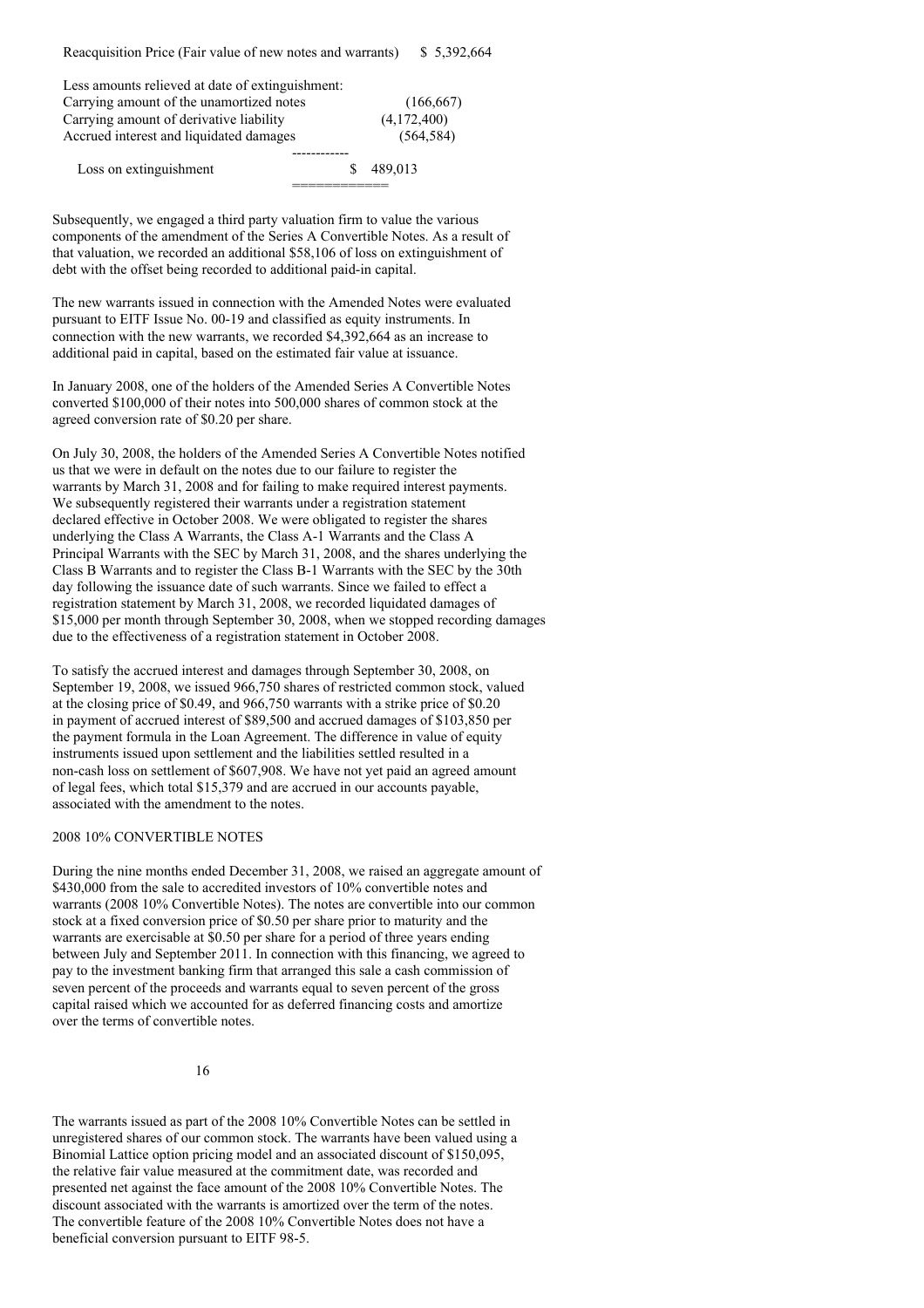### CONVERSION AND RESTRUCTURING OF 8% NOTES AND 2008 9% NOTES INTO DECEMBER 2008 10% CONVERTIBLE NOTES

On December 30, 2008, we entered into an agreement with the holders of the 8% Notes and the 2008 9% Notes (see Note 4) to extend the maturity dates of those notes. As part of this arrangement, we also agreed to (a) extend the expiration dates of the warrants originally issued with those notes to July 1, 2012, (b) modify the interest rate to 10%, (c) issue notes in the amount of \$265,911 representing loan extension fees, (d) issue new notes representing accrued interest and penalties incurred through September 30, 2008, (e) book the anticipated interest through maturity on the original principal amounts, the loan fees and the accrued interest and damages into another new note. All of these new notes and the modified original notes are convertible into our common stock at 80% of the market price on the date of conversion with a floor on the conversion price of \$0.15 per share and a ceiling on the conversion price of \$0.25 per share (see Note 4).

The following table summarizes the number of shares of our Common Stock issuable upon the conversion of the restructured December 2008 10% convertible notes using upon the floor conversion price of \$0.15 per common share:

| Modified Original Notes 4,766,667 |           |           |
|-----------------------------------|-----------|-----------|
| New Notes                         |           | 3.821.407 |
|                                   |           |           |
| Total                             | 8.588.074 |           |
|                                   |           |           |

For accounting purposes, the restructuring and amendment of the 8% and 9% Notes into December 2008 10% Convertible Notes was treated as an extinguishment pursuant to EITF Issue No. 06-6. The changes in the note agreements, conversion feature and warrants were considered substantive as prescribed in that consensus. Consequently, at the amendment date we initially recorded an estimated loss on extinguishment of \$1,063,344 as follows:

| Reacquisition Price (fair value of notes        |             |
|-------------------------------------------------|-------------|
| and warrants as amended)                        | \$1,995,769 |
| Less amounts relieved at date of extinguishment |             |
| Accrued interest and accrued damages            | (217, 425)  |
| Principal balance of original notes             | (715,000)   |
|                                                 |             |
| Loss on extinguishment                          | \$1,063,344 |
|                                                 |             |

### NOTE 6. EQUITY TRANSACTIONS

In April 2008, we issued 10,170 shares of common stock pursuant to our S-8 registration statement covering our 2003 Consultant Stock Plan at \$0.59 per share in payment for regulatory affairs consulting services valued at \$6,000 based on the value of the services. Effective as of April 22, 2008, per a patent license agreement, we issued 10,849 shares of restricted common stock to Boston University. This issuance represented the initial payment under the license agreement and was based on our share price at April 22, 2008 and the payment amount of \$5,750.

In May 2008, we entered into a Private Placement Agreement with Fusion Capital Fund II, LLC, an Illinois limited liability company for the sale of 1,000,000 shares of our common stock for an aggregate purchase price of \$500,000.

In May 2008, we issued 6,667 shares of common stock pursuant to our S-8 registration statement covering our 2003 Consultant Stock Plan at \$0.45 per share in payment for regulatory affairs consulting services valued at \$3,000 based on the value of the services.

In May 2008, a holder of \$33,000 of the December 10% Notes converted his \$33,000 principal amount and accrued interest of \$6,325 at the agreed conversion rate of \$0.17 per share. As a result, we issued 232,033 shares of common stock under this conversion (See Note 5).

In June 2008, we issued 25,610 shares of common stock pursuant to our S-8 registration statement covering our 2003 Consultant Stock Plan at \$0.41 per share in payment for regulatory affairs consulting services valued at \$10,500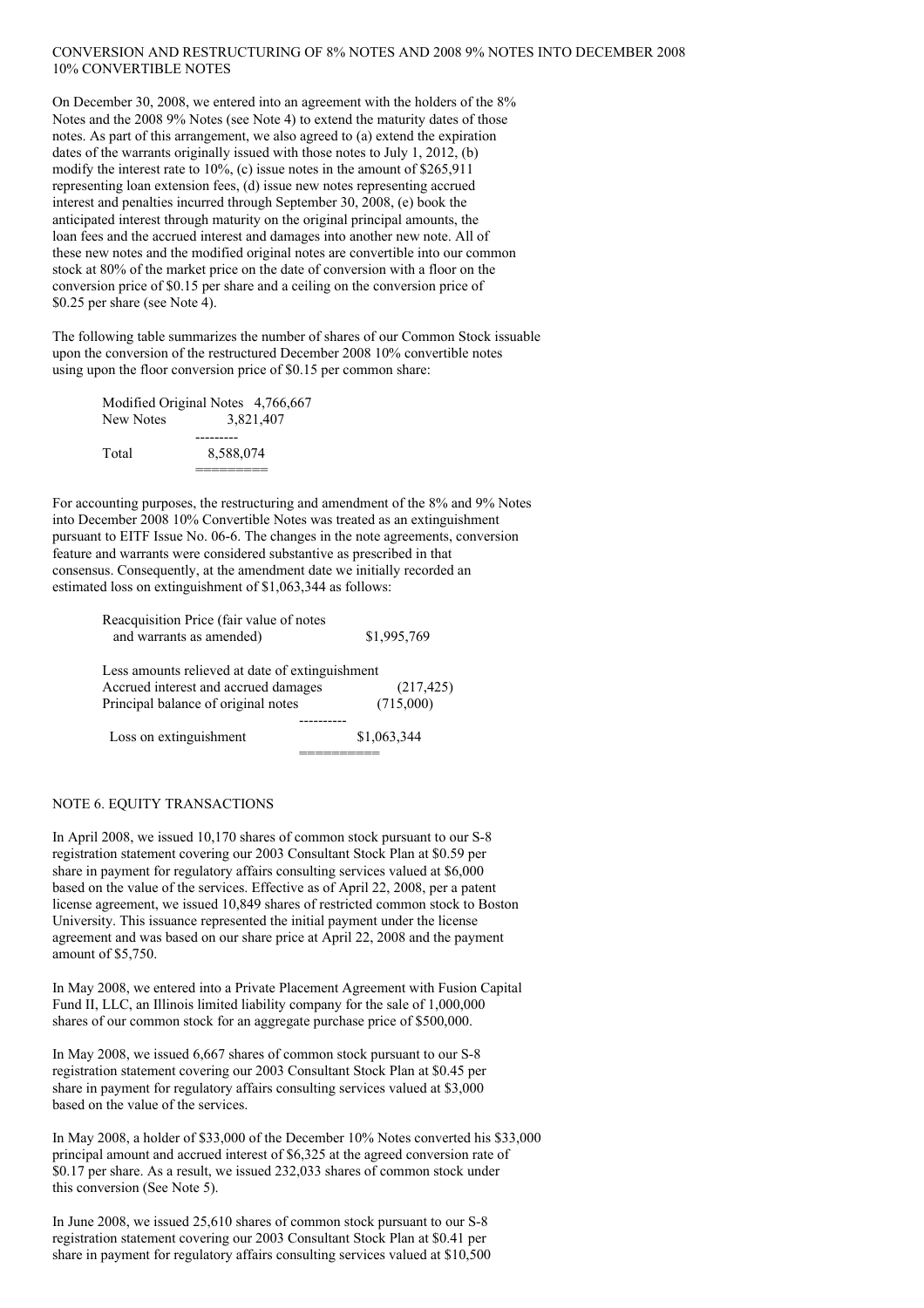17

In June 2008, we issued grants of restricted common stock to two employees of 5,000 shares each as additional compensation. Those grants were valued at \$2,400 apiece based our closing stock price of \$0.48 on the date of issuance.

In July 2008, our Chief Executive Officer converted \$35,000 of accrued debt to 100,000 shares of unregistered common stock based upon the closing stock price of \$0.35 per share on that day.

In July 2008, a board member and his spouse, both former executives at Hemex, a company we acquired in 1999, converted \$147,279 of accrued debt to 446,300 shares of unregistered common stock based upon the closing stock price of \$0.33 per share on that day.

In July 2008, our Chief Science Officer converted \$150,000 of accrued debt to 468,750 shares of unregistered common stock based upon the closing stock price of \$0.32 per share on that day.

In September 2008, we issued 110,138 shares of common stock pursuant to our S-8 registration statement covering our 2003 Consultant Stock Plan at \$0.45 per share in payment for legal services valued at \$49,562 based on the value of the services.

In September 2008, we issued 38,150 shares of common stock pursuant to our S-8 registration statement covering our 2003 Consultant Stock Plan at \$0.40 per share in payment for regulatory affairs consulting services valued at \$15,260 based on the value of the services.

In September 2008, we issued 966,750 shares of restricted common stock and 966,750 warrants with a strike price of \$0.20 in payment of accrued interest of \$89,500 and accrued damages of \$103,850 (see note 5) per the payment formula in the Loan Agreement.

In October 2008, we issued 770,000 shares, of which 385,000 were through the exercise of registered warrants and 385,000 were issuances of restricted common stock, for gross proceeds of \$192,500.

In October 2008, we issued 51,398 shares of common stock pursuant to our S-8 registration statement covering our 2003 Consultant Stock Plan at \$0.31 per share in payment for financial consulting services and research services valued at \$16,080 based on the value of the services.

In November 2008, we issued 200,000 shares, of which 100,000 were through the exercise of registered warrants and 100,000 were issuances of restricted common stock, for gross proceeds of \$50,000.

In November 2008, we issued 95,550 shares of common stock pursuant to our S-8 registration statement covering our 2003 Consultant Stock Plan at \$0.25 per share in payment for financial consulting services valued at \$23,888 based on the value of the services.

In November 2008, we issued 98,684 shares of common stock pursuant to our S-8 registration statement covering our 2003 Consultant Stock Plan at \$0.19 per share in payment for legal services valued at \$18,750 based on the value of the services.

In December 2008, we issued 59,950 shares of common stock pursuant to our S-8 registration statement covering our 2003 Consultant Stock Plan at \$0.28 per share in payment for legal services valued at \$16,606 based on the value of the services.

In December 2008, we issued 700,000 shares of restricted common stock and 700,000 warrants with a strike price of \$0.25 to an accredited investor for gross proceeds of \$175,000.

In December 2008, we issued 338,099 shares of restricted common stock pursuant at \$0.25 per share in payment for legal services valued at \$84,288 based on the value of the services.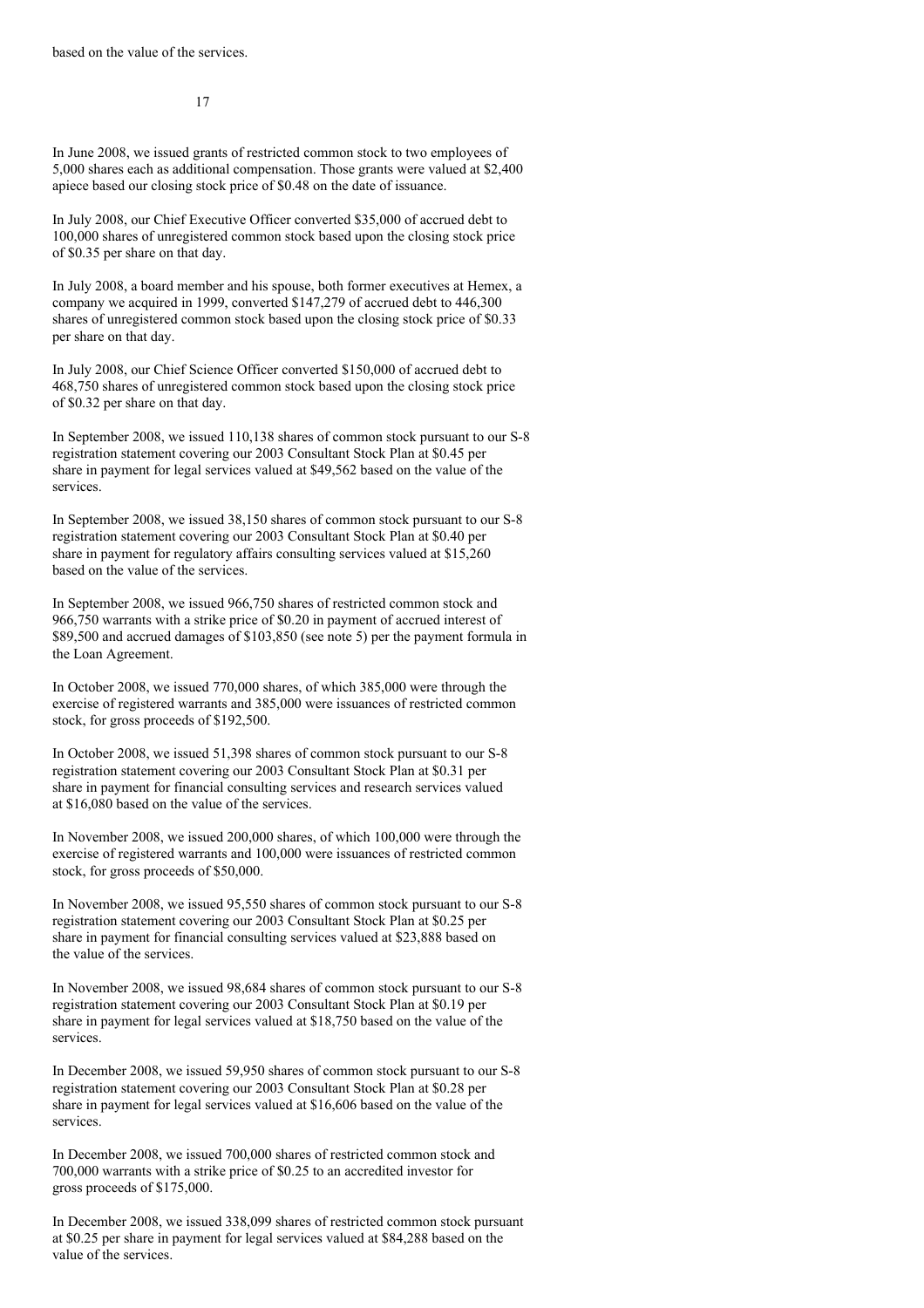In December 2008, we issued 23,636 shares of common stock pursuant to our S-8 registration statement covering our 2003 Consultant Stock Plan at \$0.25 per share in payment for regulatory affairs consulting services valued at \$6,000 based on the value of the services.

In December 2008, we issued 77,192 shares of common stock pursuant to our S-8 registration statement covering our 2003 Consultant Stock Plan at \$0.26 per share in payment for regulatory affairs consulting services valued at \$20,070 based on the value of the services.

In December 2008, we issued 35,000 shares of common stock pursuant to our S-8 registration statement covering our 2003 Consultant Stock Plan at \$0.24 per share in payment for regulatory affairs consulting services valued at \$8,400 based on the value of the services.

In December 2008, we issued 15,337 shares of restricted common stock pursuant at \$0.33 per share in payment for public relations services valued at \$5,000 based on the value of the services.

18

## NOTE 7. OTHER CURRENT LIABILITIES

At December 31, 2008 and March 31, 2008, our other current liabilities were comprised of the following items:

|                                 | 2008 | December 31, March 31,<br>2008 |                       |
|---------------------------------|------|--------------------------------|-----------------------|
|                                 |      |                                |                       |
| Accrued liquidated damages      |      |                                | 34,500 337,400        |
| Accrued interest                |      | 402,663                        | 412.914               |
| Accrued legal fees and other    |      | 272,228                        | 340,495               |
|                                 |      |                                |                       |
| Total other current liabilities |      |                                | \$709,391 \$1,090,809 |
|                                 |      |                                |                       |

### NOTE 8. COMMITMENTS AND CONTINGENCIES

### LEGAL MATTERS

From time to time, claims are made against us in the ordinary course of business, which could result in litigation. Claims and associated litigation are subject to inherent uncertainties and unfavorable outcomes could occur, such as monetary damages, fines, penalties or injunctions prohibiting us from selling one or more products or engaging in other activities. The occurrence of an unfavorable outcome in any specific period could have a material adverse effect on our results of operations for that period or future periods. We are not presently a party to any pending or threatened legal proceedings.

#### **OTHER**

We have not filed our income tax returns for certain prior periods. Whereas we are in the process of remediating this matter, we may be subject to penalties; however, those amounts are not expected to be significant.

#### NOTE 9. SUBSEQUENT EVENTS

In January 2009, we issued 23,566 shares of restricted common stock as a patent license payment valued at \$5,750.

In January 2009, we issued 1,452,926 shares of common stock as a result of conversions of \$419,473 of convertible notes payable, other notes payable and related accrued interest. The shares were issued to accredited investors.

In January 2009, we issued 105,869 shares of common stock pursuant to our S-8 registration statement covering our 2003 Consultant Stock Plan at an average price of \$0.19 per share in payment for regulatory affairs consulting services valued at \$19,550 based on the value of the services.

In January 2009, we issued 353,000 shares of restricted common stock and warrants to purchase 353,000 shares of common stock in exchange for \$55,310. The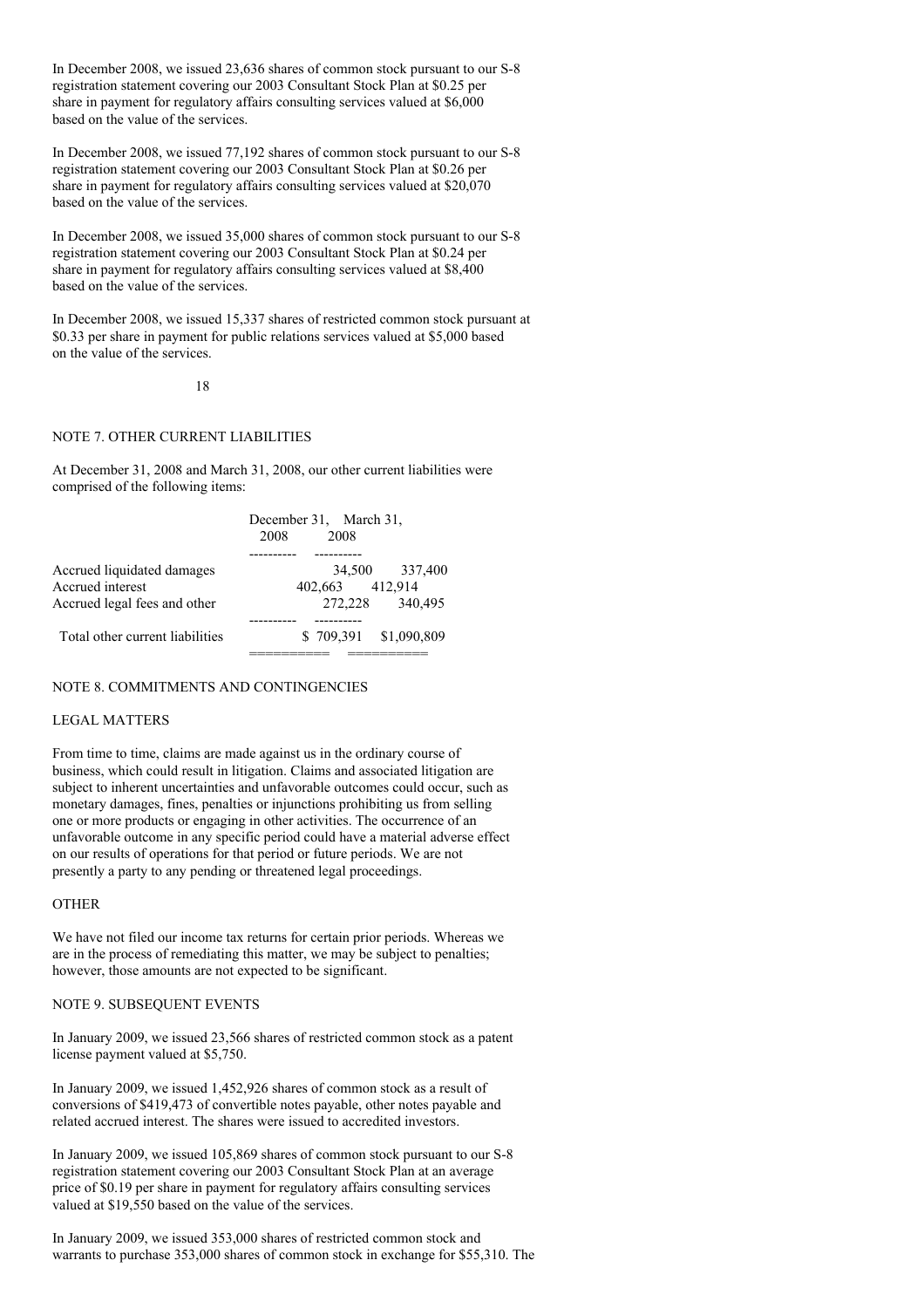shares were issued to an accredited investor.

In February 2009, we issued 28,947 shares of common stock pursuant to our S-8 registration statement covering our 2003 Consultant Stock Plan at \$0.19 per share in payment for regulatory affairs consulting services valued at \$5,500 based on the value of the services.

In February 2009, we issued 157,000 shares of restricted common stock and warrants to purchase 157,000 shares of common stock in exchange for \$25,120. The shares were issued to an accredited investor.

In February 2009, we issued 78,743 shares of common stock pursuant to our S-8 registration statement covering our 2003 Consultant Stock Plan at a price of \$0.18 per share in payment for regulatory affairs consulting services valued at \$13,780 based on the value of the services.

19

# ITEM 2. MANAGEMENT'S DISCUSSION AND ANALYSIS OR PLAN OF OPERATION

The following discussion of our financial condition and results of operations should be read in conjunction with, and is qualified in its entirety by the condensed consolidated financial statements and notes thereto, included in Item 1 in this Quarterly Report on Form 10-Q. This item contains forward-looking statements that involve risks and uncertainties. Actual results may differ materially from those indicated in such forward-looking statements.

### FORWARD LOOKING STATEMENTS

All statements, other than statements of historical fact, included in this Form 10-Q are, or may be deemed to be, "forward-looking statements" within the meaning of Section 27A of the Securities Act of 1933, as amended ("the Securities Act"), and Section 21E of the Exchange Act. Such forward-looking statements involve assumptions, known and unknown risks, uncertainties and other factors which may cause the actual results, performance, or achievements of Aethlon Medical, Inc. ("we", "us" or "the Company") to be materially different from any future results, performance, or achievements expressed or implied by such forward looking statements contained in this Form 10-Q. Such potential risks and uncertainties include, without limitation, completion of our capital-raising activities, FDA approval of our products, other regulations, patent protection of our proprietary technology, product liability exposure, uncertainty of market acceptance, competition, technological change, and other risk factors detailed herein and in other of our filings with the Securities and Exchange Commission. The forward-looking statements are made as of the date of this Form 10-Q, and we assume no obligation to update the forward-looking statements, or to update the reasons actual results could differ from those projected in such forward-looking statements.

We refer readers to the "Risk Factors" set forth in our Annual Report on Form 10-KSB file on July 15, 2008, for additional factors to be considered in reviewing this Quarterly Report.

### THE COMPANY

We are a developmental stage medical device company focused on expanding the applications of our Hemopurifier(R) platform technology which is designed to rapidly reduce the presence of infectious viruses and other toxins from human blood. As such, we focus on developing therapeutic devices to treat acute viral conditions brought on by pathogens targeted as potential biological warfare agents and chronic viral conditions including HIV/AIDS and Hepatitis-C. The Hemopurifier(R) combines the established scientific technologies of hemodialysis and affinity chromatography as a means to mimic the immune system's response of clearing viruses and toxins from the blood before cell and organ infection can occur. The Hemopurifier(R) cannot cure these afflictions but can lower viral loads and allow compromised immune systems to overcome otherwise serious or fatal medical conditions.

## WHERE YOU CAN FIND MORE INFORMATION

We are subject to the informational requirements of the Securities Exchange Act and must file reports, proxy statements and other information with the SEC. The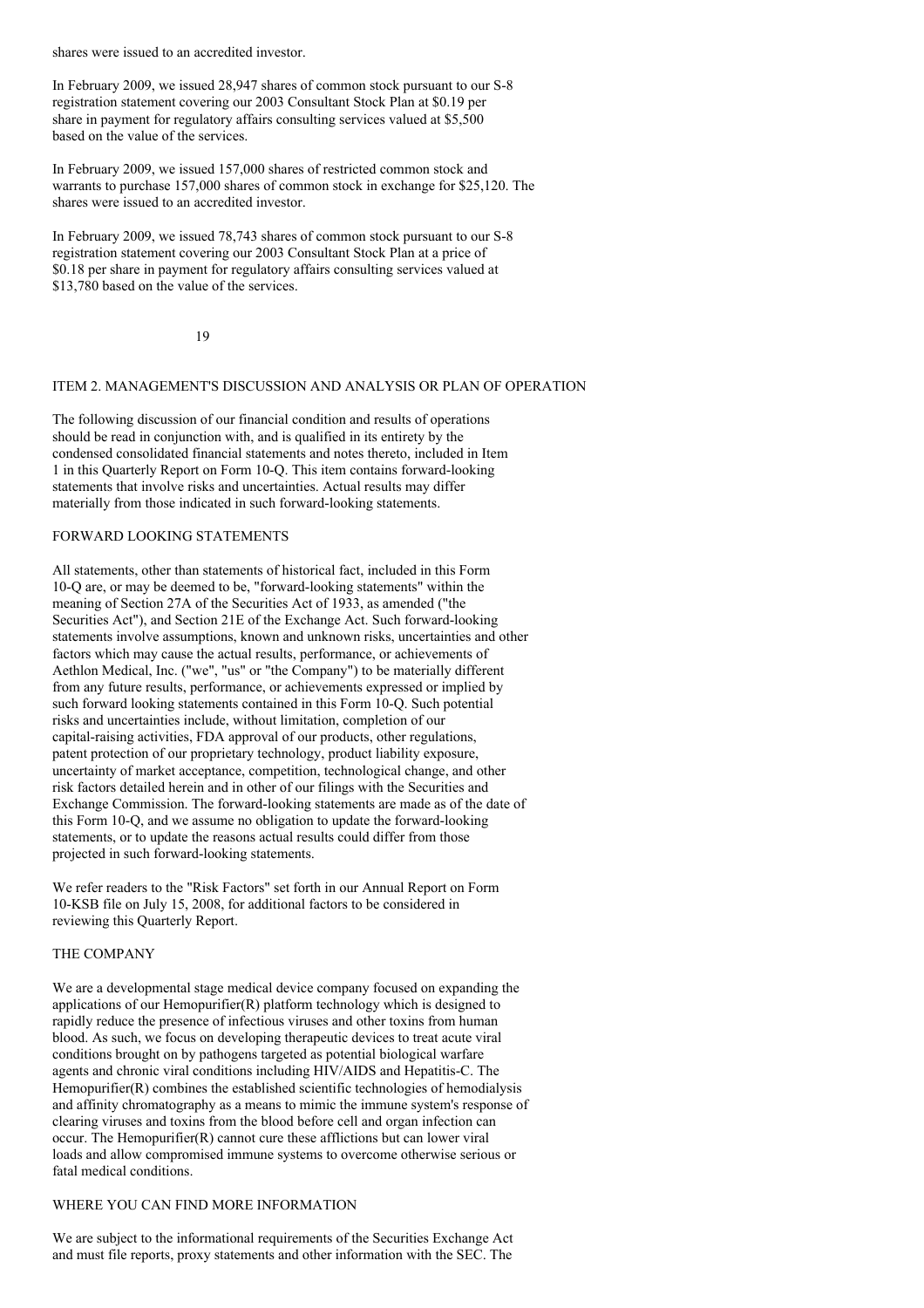reports, information statements and other information we file with the Commission can be inspected and copied at the Commission Public Reference Room, 450 Fifth Street, N.W. Washington, D.C. 20549. You may obtain information on the operation of the Public Reference Room by calling the SEC at (800) SEC-0330. The Commission also maintains a Web site http://www.sec.gov) that contains reports, proxy, and information statements and other information regarding registrants, like us, which file electronically with the Commission. Our headquarters are located at 3030 Bunker Hill Street, Suite 4000, San Diego, CA 92109. Our phone number at that address is (858) 459-7800. Our Web site is http://www.aethlonmedical.com.

The accompanying unaudited condensed consolidated interim financial statements have been prepared on a going concern basis, which contemplates, among other things, the realization of assets and the satisfaction of liabilities in the ordinary course of business. We have experienced continuing losses from operations, are in default on certain debt, have negative working capital of approximately (\$2,731,000), recurring losses from operations and a deficit accumulated during the development stage of approximately (\$35,938,000) at December 31, 2008, which among other matters, raises significant doubt about our ability to continue as a going concern. We have not generated significant revenue or any profit from operations since inception. A significant amount of additional capital will be necessary to advance the development of our products to the point at which they may become commercially viable. Our current financial resources are insufficient to fund our capital expenditures, working capital and other cash requirements (consisting of accounts payable, accrued liabilities, amounts due to related parties and amounts due under various notes payable) for the fiscal year ending March 31, 2009. Therefore we will be required to seek additional funds through debt and/or equity financing arrangements to finance our current and long-term operations.

20

We are currently addressing our liquidity issue by exploring investment capital opportunities through the public markets, specifically, through private placement of common stock. We believe that our access to capital, together with existing cash resources, will be sufficient to meet our liquidity needs for fiscal 2009. However, no assurance can be given that we will receive any funds in connection with our capital raising efforts, in which case we will be required to significantly curtail operations, sell or license out significant portions of our technology, or possibly cease operations.

#### RESULTS OF OPERATIONS

### THREE MONTHS ENDED DECEMBER 31, 2008 COMPARED TO THE THREE MONTHS ENDED DECEMBER 31, 2007

#### Operating Expenses

Consolidated operating expenses for the three months ended December 31, 2008 were \$867,369 in comparison with \$526,975 for the comparable quarter a year ago. This increase of \$340,394, or 65%, was primarily due to an increase in payroll and related expenses of \$345,585 and a decrease in general and administrative expenses of \$23,794 partially offset by an increase in professional fees of \$18,603.

The \$345,585 increase in payroll and related expenses was largely due to a \$347,718 increase in non-cash stock compensation expense.

The \$23,794 decrease in general and administrative expenses was due primarily to decreases in lab supplies of \$5,075, in laboratory fees of \$1,575, in insurance expense of \$7,101, in utility expenses of \$4,857 and in conference expense of \$5,495.

Our professional fees increased by \$18,603 due to increased accounting-related fees of \$9,986 and scientific and consulting fees expense of \$27,578 partially offset by reduced legal fees of \$18,820 and decreased investor relations expense of \$4,155.

#### Other Expenses (Income)

Other expenses (income) consist primarily of the change in the fair value of our warrant liability, gain on extinguishment of debt, loss on settlement of accrued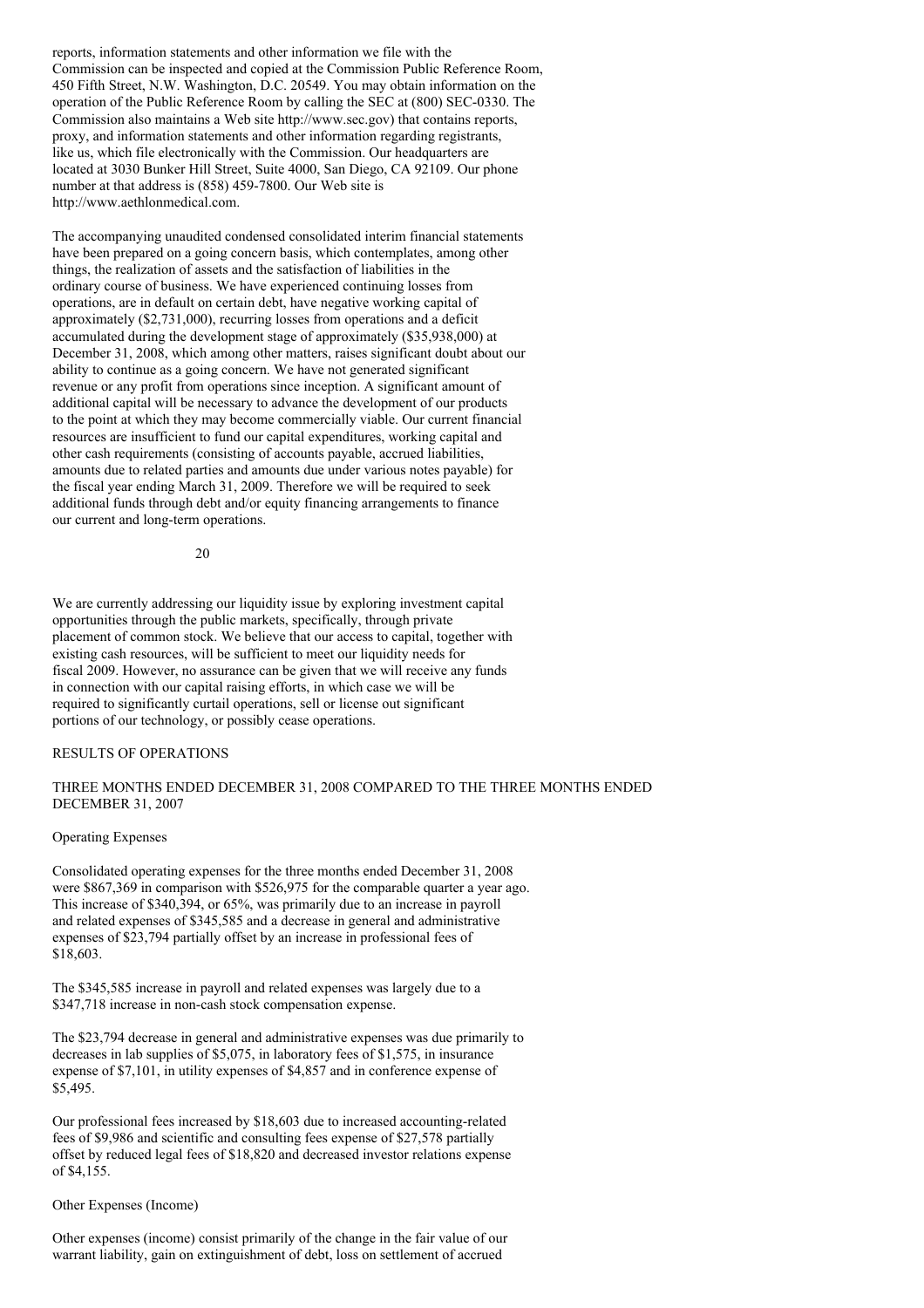interest and damages, interest expense and other expense. Other expenses for the three months ended December 31, 2008 were \$1,477,185 in comparison with other expense of \$2,076,108 for the comparable quarter a year ago. Both periods included non-cash expense from the change in the fair value of warrant liability. For the three months ended December 31, 2008, the change in estimated fair value was \$50,064 and for the three months ended December 31, 2007, the change in estimated fair value was \$633,249.

We recorded a loss on extinguishment of debt of \$1,063,344 in the three months ended December 31, 2008 compared to a loss on extinguishment of debt of \$489,013 in the prior period. Both losses on extinguishment arose from the restructuring of notes payable.

Interest expense was \$363,964 for the three months ended December 31, 2008 compared to \$952,068, a decrease of \$588,104. The largest component of our interest expense in the three months ended December 31, 2008 was the amortization of debt discount of \$261,086 that arose from the valuation of any warrants or beneficial conversion feature associated with our debt instruments. That value was recorded as a discount against the face value of the notes and then amortized over the term of the notes. In the three months ended December 31, 2007 we amortized \$902,299 of debt discounts.

### Net Loss

As a result of the decreased expenses noted above, we recorded a consolidated net loss of approximately \$2,345,000 and \$2,603,000 for the quarters ended December 31, 2008 and 2007, respectively.

Basic and diluted loss per common share were (\$0.05) for the three month period ended December 31, 2008 compared to (\$0.07) for the period ended December 31, 2007. This decrease in loss per share was the result of the decreased net loss during the three month period ended December 31, 2008, as compared to the three month period ended December 31, 2007 combined with the increase in average shares outstanding.

### NINE MONTHS ENDED DECEMBER 31, 2008 COMPARED TO THE NINE MONTHS ENDED DECEMBER 31, 2007

#### Operating Expenses

Consolidated operating expenses for the nine months ended December 31, 2008 were \$2,223,687 in comparison with \$2,088,276 for the comparable period a year ago. This increase of \$135,411, or 6%, was due to an increase in Payroll & Related expenses of \$179,386 and a decrease in general and administrative expenses of \$64,102 partially offset by an increase in professional fees of \$20,127.

### 21

The \$179,386 increase in payroll and related expenses was largely due to a \$128,959 increase in non-cash stock compensation expense.

The \$64,102 decrease in general and administrative expenses was due primarily to decreases in lab supplies of \$23,008, in laboratory fees of \$9,416, in insurance expense of \$15,342, in utility expenses of \$14,572 and in conference expense of \$10,043.

Our professional fees increased by \$20,127 due to increased accounting-related fees of \$90,388 and business development expense of \$25,546 partially offset by reduced legal fees of \$51,599 and decreased investor relations expense of \$56,760.

#### Other Expenses (Income)

Other expenses (income) consist primarily of the change in the fair value of our warrant liability, loss on settlement of accrued interest and damages, interest expense and other expense. Other expenses (income) for the nine months ended December 31, 2008 were \$2,932,502 in comparison with other expense of \$1,306,058 for the comparable period a year ago. Both periods included non-cash income from the change in the fair value of warrant liability. For the nine months ended December 31, 2008, the change in estimated fair value was \$213,903 and for the nine months ended December 31, 2007, the change in estimated fair value was \$280,776.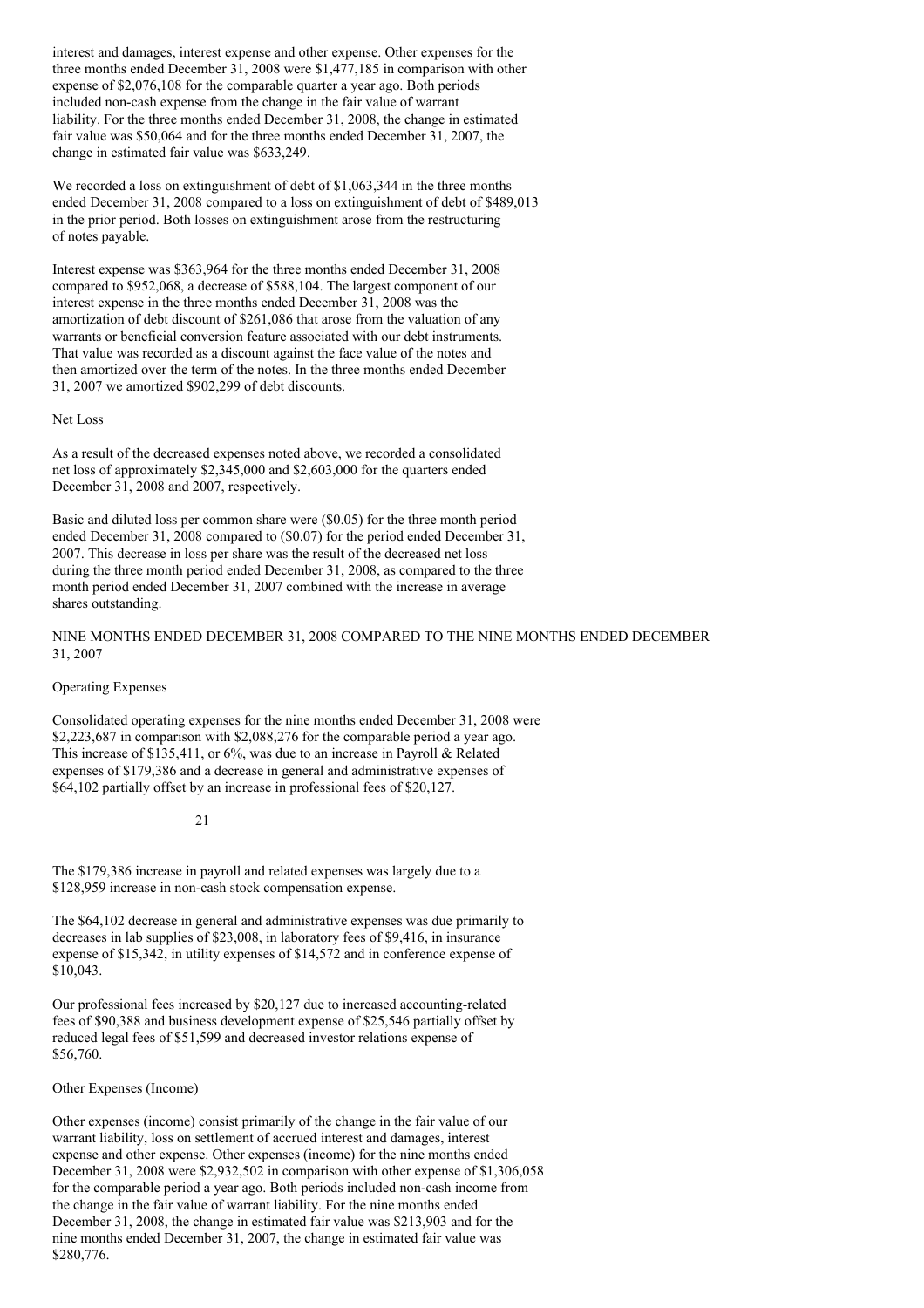The loss on settlement of accrued interest and damages was \$607,908. There was no comparable expense in the prior period.

We recorded a loss on extinguishment of debt of \$1,063,344 in the nine months ended December 31, 2008 compared to a loss on extinguishment of debt of \$489,013 in the prior period. Both losses on extinguishment arose from the restructuring of notes payable.

Interest expense was \$1,477,854 for the nine months ended December 31, 2008 compared to \$1,077,794, an increase of \$258,420. The largest component of our interest expense in the nine months ended December 31, 2008 was the amortization of debt discount and deferred offering costs of \$1,251,326 that arose from the valuation of any warrants or beneficial conversion feature and deferred offering costs associated with our debt instruments. That value of the debt discount was recorded as a discount against the face value of the notes and the deferred offering costs were capitalized as assets. Both the debt discount and the deferred offering costs were then amortized over the term of the notes. By comparison, we had \$1,469,181 in amortization of debt discount and deferred offering costs in the nine months ended December 31, 2007.

#### Net Loss

As a result of the increased expenses noted above, we recorded a consolidated net loss of approximately \$5,156,000 and \$3,394,000 for the nine month periods ended December 31, 2008 and 2007, respectively.

Basic and diluted loss per common share were (\$0.12) for the nine month period ended December 31, 2008 compared to (\$0.10) for the period ended December 31, 2008. This decrease in loss per share was due to the increased net loss combined with the larger number of weighted average shares outstanding over the nine month period ended December 31, 2008 compared to the prior period.

## LIQUIDITY AND CAPITAL RESOURCES

To date, we have funded our capital requirements for the current operations from net funds received from the public and private sale of debt and equity securities, as well as from the issuance of common stock in exchange for services. At December 31, 2008 we had \$92,000 in cash, compared to approximately \$255,000 at March 31, 2008, representing a decrease of approximately \$163,000. During the nine months ended December 31, 2008, operating activities used net cash of approximately \$1,500,000, through our financing activities we received \$917,500 from the issuance of common stock and \$430,000 from the issuance of convertible notes.

During the nine month period ended December 31, 2008, net cash used in operating activities was approximately \$1,500,000 and resulted from the approximate net loss of \$5,156,000 coupled with the change in the estimated fair value of warrant liability of approximately \$214,000. Those factors were offset principally by the amortization of note discount and deferred financing costs of \$1,251,000, the loss on debt extinguishment of approximately \$1,063,000, the loss on settlement of accrued interest and damages of \$608,000, the fair market value of common stock of approximately \$249,000 issued in payment for services and approximately \$591,000 in stock-based compensation and an increase in accounts payable and accrued liabilities of approximately \$137,000, and a reduction of due to related parties of approximately \$28,000.

An decrease in working capital during the nine months ended December 31, 2008 in the amount of approximately \$768,000 changed our negative working capital position to approximately \$4,248,000 at December 31, 2008 from a negative working capital of approximately \$3,481,000 at March 31, 2008.

22

During the nine month period ended December 31, 2008, four of our officers and directors converted to our common stock \$332,279 of accrued salaries and expenses due to them. These conversions had the effect of improving our working capital by \$332,279.

Our current deficit in working capital requires us to obtain funds in the short-term to be able to continue in business, and in the longer term to fund research and development on products not yet ready for market. Subsequent to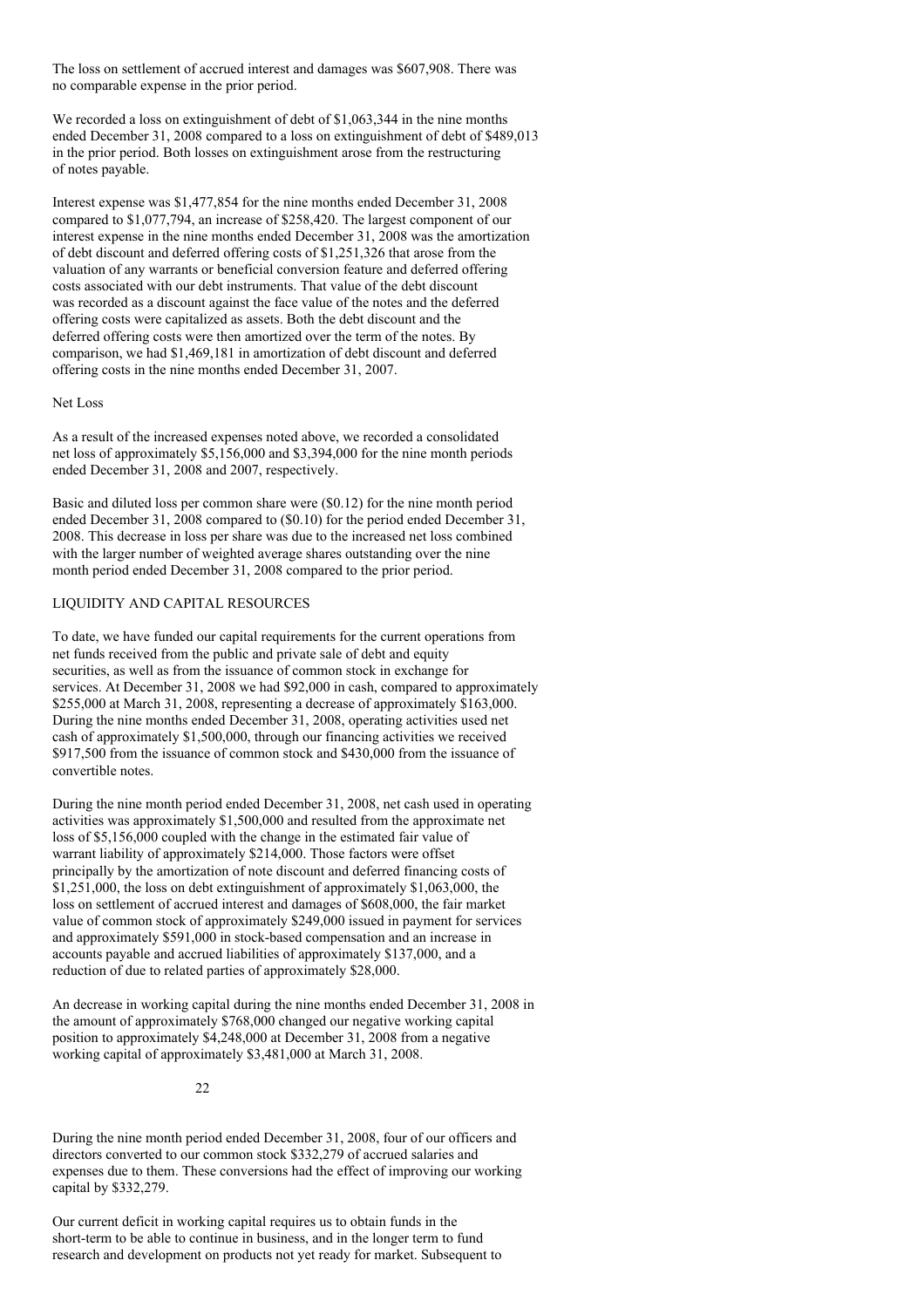December 31, 2008, we raised an additional \$80,970 through the sale of common stock and warrants to an accredited investor and we continue to seek additional financing.

We currently are in default on certain debt instruments. We are negotiating extension agreements or other forms of waivers with the note holders. There can be no assurance that we will successfully negotiate extensions or waivers to these defaults on terms acceptable to us or at all. If the negotiations are not successful, then we may face claims for payment by the noteholders.

Our operations to date have consumed substantial capital without generating revenues, and will continue to require substantial capital funds to conduct necessary research and development and pre-clinical and clinical testing of Hemopurifier(R) products, and to market any of those products that receive regulatory approval. We do not expect to generate revenue from operations for the foreseeable future, and our ability to meet our cash obligations as they become due and payable is expected to depend for at least the next several years on our ability to sell securities, borrow funds or a combination thereof. Our future capital requirements will depend upon many factors, including progress with pre-clinical testing and clinical trials, the number and breadth of our programs, the time and costs involved in preparing, filing, prosecuting, maintaining and enforcing patent claims and other proprietary rights, the time and costs involved in obtaining regulatory approvals, competing technological and market developments, and our ability to establish collaborative arrangements, effect successful commercialization strategies, marketing activities and other arrangements. We expect to continue to incur increasing negative cash flows and net losses for the foreseeable future, and presently require a minimum of \$168,000 per month to sustain operations.

We do not believe that inflation has had or is likely to have any material impact on our limited operations.

At the date of this filing, we plan to purchase significant amounts of equipment and hire significant numbers of employees subject to successfully raising additional capital.

### PLAN OF OPERATION

We are a development stage medical device company that has not yet engaged in significant commercial activities. The primary focus of our resources is the advancement of our proprietary Hemopurifier(R) platform treatment technology, which is designed to rapidly reduce the presence of infectious viruses and toxins in human blood. Our focus is to prepare our Hemopurifier(R) to treat chronic viral conditions, acute viral conditions and viral-based bioterror threats in human clinical trials.

We plan to continue research and development activities related to our Hemopurifier(R) platform technology, with particular emphasis on the advancement of our treatment for "Category A" pathogens as defined by the Federal Government under Project Bioshield and the All Hazards Preparedness Act of 2006. The Company has filed an Investigational Device Exemption ("IDE") with the FDA in order to proceed with Human safety studies of the Hemopurifier(R). Such studies, complemented by planned IN VIVO and appropriate animal IN VITRO studies should allow us to proceed to the Premarket Approval ("PMA") process. The PMA process is the last major FDA hurdle in determining the safety and effectiveness of Class III medical Devices (of which the Hemopurifier(R) is one).

Subject to the availability of working capital, we anticipate continuing to increase spending on research and development over the next 12 months. Additionally, associated with our anticipated increase in research and development expenditures, we anticipate purchasing additional amounts of equipment during this period to support our laboratory and testing operations. Operations to date have consumed substantial capital without generating revenues, and will continue to require substantial and increasing capital funds to conduct necessary research and development and pre-clinical and clinical testing of our Hemopurifier(R) products, as well as market any of those products that receive regulatory approval. We do not expect to generate revenue from operations for the foreseeable future, and our ability to meet our cash obligations as they become due and payable is dependent for at least the next several years on our ability to sell securities, borrow funds or a combination thereof. Future capital requirements will depend upon many factors, including progress with pre-clinical testing and clinical trials, the number and breadth of our clinical programs, the time and costs involved in preparing, filing,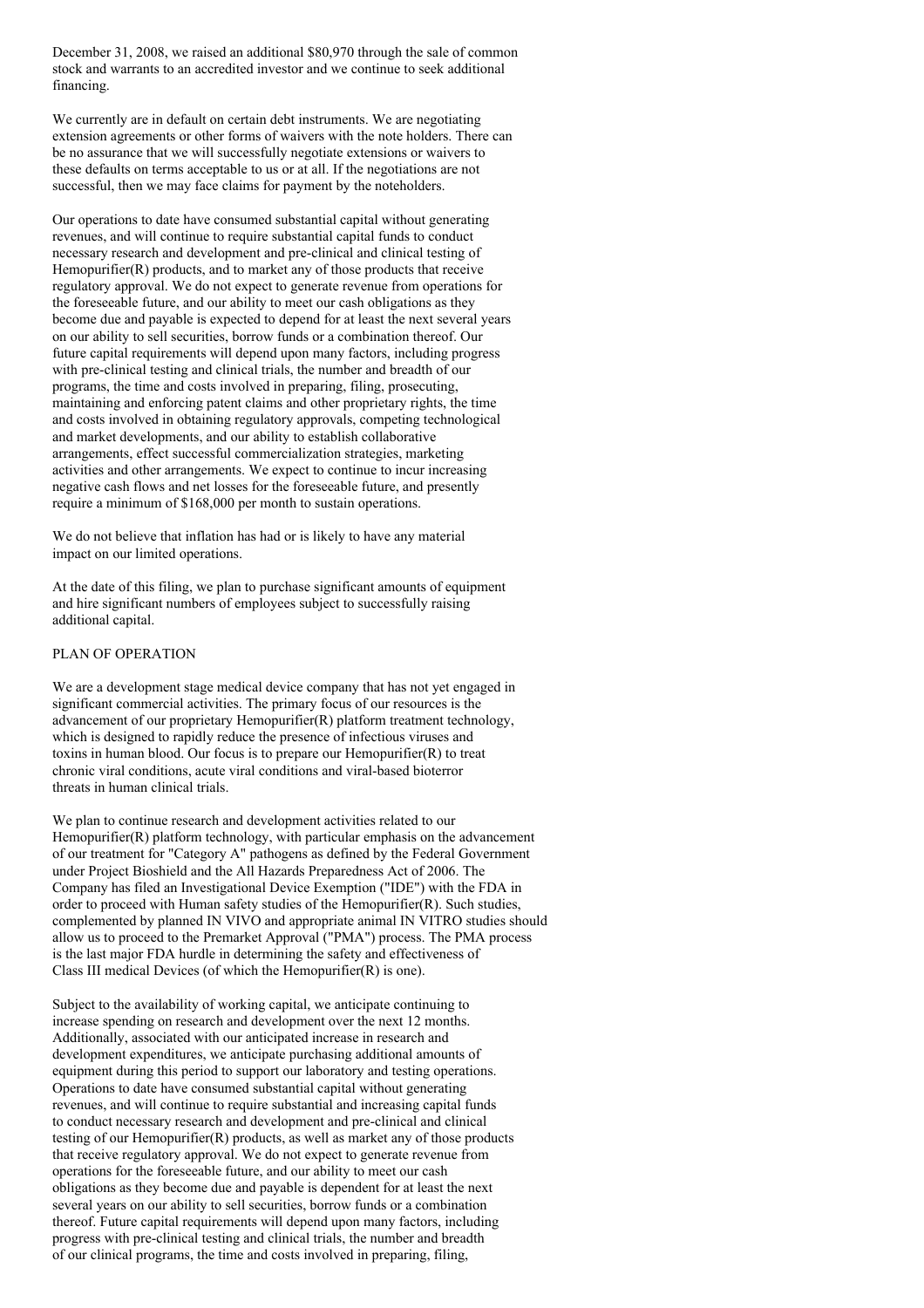prosecuting, maintaining and enforcing patent claims and other proprietary rights, the time and costs involved in obtaining regulatory approvals, competing technological and market developments, as well as our ability to establish collaborative arrangements, effective commercialization, marketing activities and other arrangements. We expect to continue to incur increasing negative cash flows and net losses for the foreseeable future.

 $23$ 

### CRITICAL ACCOUNTING POLICIES

The preparation of condensed consolidated financial statements in conformity with accounting principles generally accepted in the United States of America requires the Company to make a number of estimates and assumptions that affect the reported amounts of assets and liabilities and disclosure of contingent assets and liabilities at the date of the financial statements. Such estimates and assumptions affect the reported amounts of expenses during the reporting period. On an ongoing basis, we evaluate estimates and assumptions based upon historical experience and various other factors and circumstances. We believe our estimates and assumptions are reasonable in the circumstances; however, actual results may differ from these estimates under different future conditions.

We believe that the estimates and assumptions that are most important to the portrayal of our financial condition and results of operations, in that they require the most difficult, subjective or complex judgments, form the basis for the accounting policies deemed to be most critical to us. These critical accounting policies relate to measurement of stock purchase warrants issued with notes payable, beneficial conversion feature of convertible notes payable, impairment of intangible assets and long lived assets, stock compensation, and the classification of warrant obligations, and evaluation of contingencies.

The fair value of our warrant liabilities is determined based on unobservable inputs, which is a Level 3 classification. We record variations in our warrant liability account on our balance sheet at fair value with changes in fair value recorded as change in fair value of warrant liability in our consolidated statements of operations.

We believe estimates and assumptions related to these critical accounting policies are appropriate under the circumstances; however, should future events or occurrences result in unanticipated consequences, there could be a material impact on our future financial conditions or results of operations.

There have been no changes to our critical accounting policies as disclosed in our Form 10-KSB for the year ended March 31, 2008.

## OFF-BALANCE SHEET ARRANGEMENTS

There are no guarantees, commitments, lease and debt agreements or other agreements that could trigger an adverse change in our credit rating, earnings, cash flows or stock price, including requirements to perform under standby agreements.

#### ITEM 3. QUANTITATIVE AND QUALITATIVE DISCLOSURES ABOUT MARKET RISK.

Not applicable.

### ITEM 4T. CONTROLS AND PROCEDURES.

### EVALUATION OF DISCLOSURE CONTROLS AND PROCEDURES

As of the end of the period covered by this report, our management evaluated our disclosure controls and procedures (as defined in Securities Exchange Act Rules 13a-15(e) and 15d-15(e)) as to whether such disclosure controls and procedures were effective in providing reasonable assurance that the information required to be disclosed by us in reports that we file or submit under the Securities Exchange Act of 1934 is recorded, processed, summarized and reported within the time periods specified in Securities and Exchange Commission rules and forms and ensuring that information required to be disclosed in the reports that we file or submit under the Exchange Act is accumulated and communicated to our management, including the chief executive officer, as appropriate to allow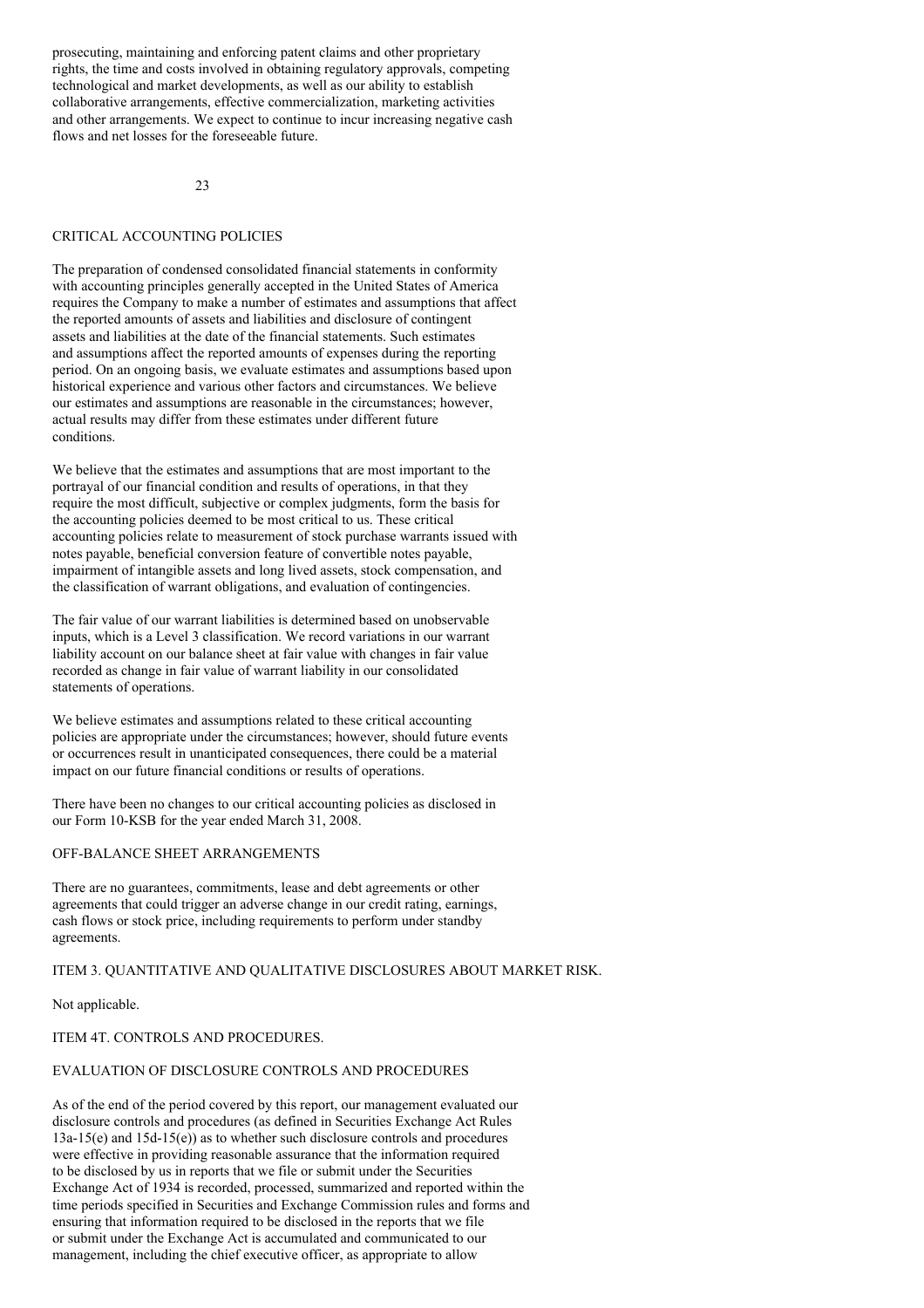timely decisions regarding required disclosure. Based on our evaluation and subject to the foregoing, our Chief Executive Officer concluded that there were no material weaknesses in our disclosure controls and procedures and that such disclosure controls and procedures were effective as of the end of the period covered by this report in providing reasonable assurance of achieving the desired control objectives, and therefore there were no corrective actions taken.

### CHANGES IN INTERNAL CONTROL OVER FINANCIAL REPORTING

Since our evaluation as of March 31, 2008 we have had no significant changes in our internal controls.

 $24$ 

### PART II -- OTHER INFORMATION

# ITEM 1. LEGAL PROCEEDINGS.

From time to time, claims are made against us in the ordinary course of business, which could result in litigation. Claims and associated litigation are subject to inherent uncertainties and unfavorable outcomes could occur, such as monetary damages, fines, penalties or injunctions prohibiting us from selling one or more products or engaging in other activities. The occurrence of an unfavorable outcome in any specific period could have a material adverse effect on our results of operations for that period or future periods. We are not presently a party to any pending or threatened legal proceedings.

ITEM 1A. RISK FACTORS.

Not applicable.

## ITEM 2. UNREGISTERED SALES OF EQUITY SECURITIES AND USE OF PROCEEDS.

All of the following stock issuances were made pursuant to an exemption from registration under the Securities Act of 1933, as amended (the "Act"). There was no general solicitation or advertising of the offerings or issuances. The offerings were made in compliance with Regulation D of the Securities Act with respect to investors we deem to be "accredited" as defined in Regulation 501 of the Act, and Section 4(2) of the Securities Act with respect to all other offerings. The cash proceeds (if any) were used for general working capital purposes.

In October and November 2008, warrant holders exercised 485,000 warrants with a strike price of \$0.50 per share and received a matching issuance of 485,000 restricted shares of common stock. This generated \$242,500 in proceeds. The warrant holders are accredited investors.

In December 2008, we issued 700,000 shares of restricted common stock and 700,000 warrants with a strike price of \$0.25 to an accredited investor for gross proceeds of \$175,000.

In December 2008, we issued options to our Chief Executive Officer, our Chief Science Officer, our two outside directors and another employee to purchase an aggregate amount of 4,050,000 shares of our common stock. The exercise prices were at market or above and ranged from \$0.25 to \$0.41 per share. The options all have lives of up to ten years.

In January 2009, we issued 23,566 shares of restricted common stock as a patent license payment valued at \$5,750.

In January 2009, we issued 1,452,926 shares of common stock as a result of conversions of \$419,473 of convertible notes payable, other notes payable and related accrued interest. The shares were issued to accredited investors.

In January 2009, we issued 353,000 shares of restricted common stock and warrants to purchase 353,000 shares of common stock in exchange for \$55,310. The shares were issued to an accredited investor.

In February 2009, we issued 157,000 shares of restricted common stock and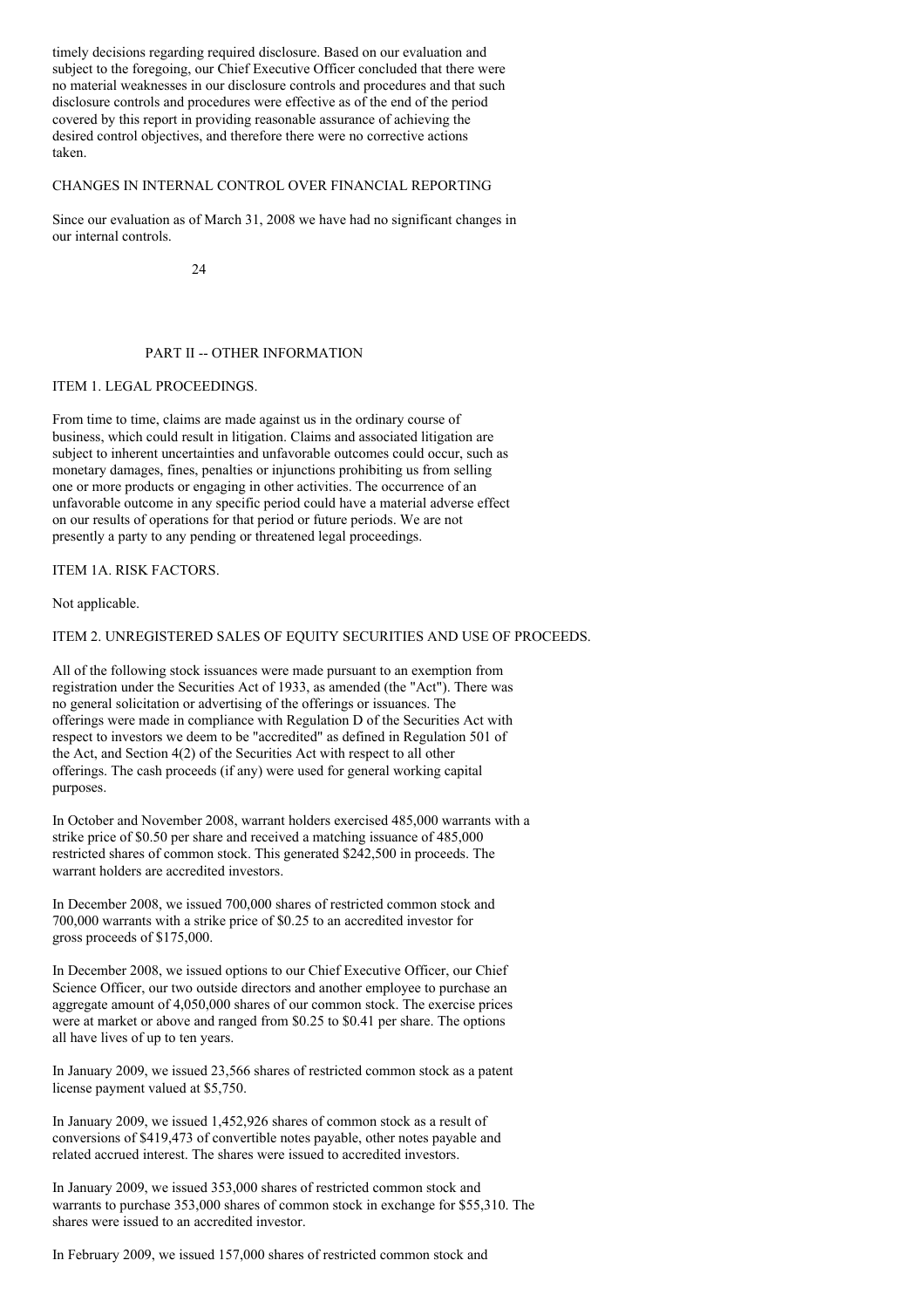warrants to purchase 157,000 shares of common stock in exchange for \$25,120. The shares were issued to an accredited investor.

# ITEM 3. DEFAULTS UPON SENIOR SECURITIES.

As of the date of this report, various promissory and convertible notes payable in the aggregate principal amount of \$352,500 have reached maturity and are past due. We are continually reviewing other financing arrangements to retire all past due notes. Additionally, on July 30, 2008, the holders of the Amended Series A Convertible Notes notified us that we were in default on the notes due to our failure to register the warrants by March 31, 2008, for failing to make required interest payments and failing to pay certain legal fees. We subsequently issued shares of common stock and warrants in payment of the accrued interest and damages and filed a registration statement to fulfill our registration obligations. As that registration statement was declared effective, we no longer accrue liquidated damages relating to that financing. We have not yet paid the required legal fees to the holders' counsel.

ITEM 4. SUBMISSION OF MATTERS TO A VOTE OF SECURITY HOLDERS.

None.

ITEM 5. OTHER INFORMATION.

None

25

### ITEM 6. EXHIBITS.

(a) Exhibits. The following documents are filed as part of this report:

- 31 Certification of Principal Executive Officer and Principal Financial Officer pursuant to Securities Exchange Act rules 13a- 15 and 15d-15(c) as adopted pursuant to section 302 of the Sarbanes-Oxley Act of 2002.
- 32 Certification of James A. Joyce, Principal Executive Officer and Principal Financial Officer pursuant to 18 U.S.C. section 1350, as adopted pursuant to section 906 of the Sarbanes-Oxley Act of 2002.

26

#### SIGNATURES

In accordance with the requirements of the Exchange Act, the registrant caused this report to be signed on its behalf by the undersigned, thereunto duly authorized.

### AETHLON MEDICAL, INC.

---------------------------

Date: FEBRUARY 17, 2009 BY: /S/ JAMES A. JOYCE

JAMES A. JOYCE CHAIRMAN, PRESIDENT, CHIEF ACCOUNTING OFFICER AND CHIEF EXECUTIVE OFFICER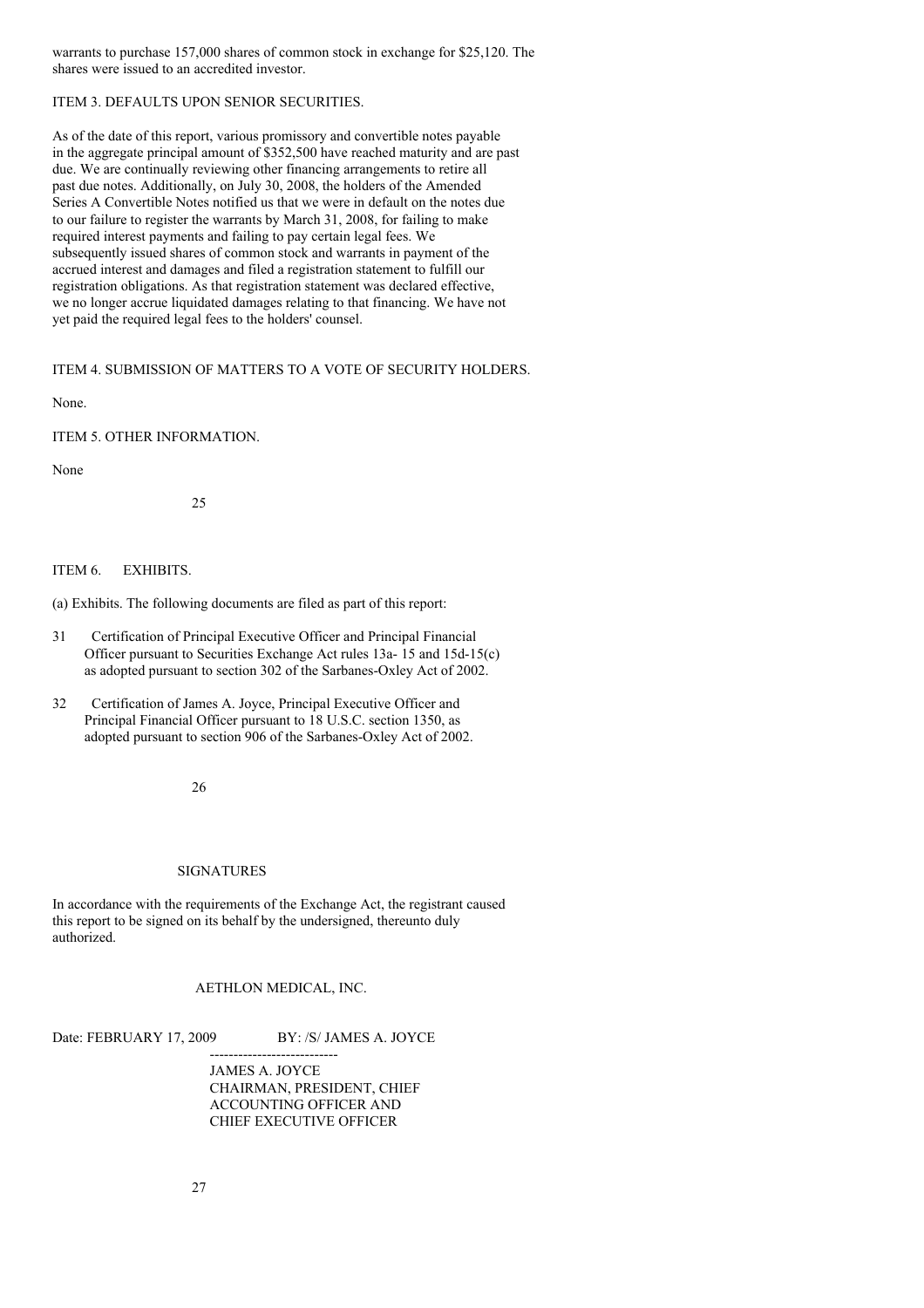### **CERTIFICATION**

I, James Joyce, certify that:

1. I have reviewed this report on Form 10-Q of Aethlon Medical, Inc.;

2. Based on my knowledge, this report does not contain any untrue statement of a material fact or omit to state a material fact necessary to make the statements made, in light of the circumstances under which such statements were made, not misleading with respect to the period covered by this report;

3. Based on my knowledge, the financial statements, and other financial information included in this report, fairly present in all material respects the financial condition, results of operations and cash flows of the registrant as of, and for, the periods presented in this report.

4. The registrant's other certifying officers and I are responsible for establishing and maintaining disclosure controls and procedures (as defined in Exchange Act Rules 13a-15(e) and 15d-15(e)) and internal control over financial reporting for the registrant and have:

a) designed such disclosure controls and procedures, or caused such disclosure controls and procedures to be designed under our supervision, to ensure that material information relating to the registrant, including its consolidated subsidiaries, is made known to us by others within those entities, particularly during the period in which this report is being prepared;

b) evaluated the effectiveness of the registrant's disclosure controls and procedures and presented in this report our conclusions about the effectiveness of the disclosure controls and procedures, as of the end of the period covered by this report based on such evaluation; and

c) disclosed in this report any change in the registrant's internal control over financial reporting that occurred during the registrant's most recent fiscal quarter that has materially affected, or is reasonably likely to materially affect, the registrant's internal control over financial reporting; and

d) disclosed in this report any change in the registrant's internal control over financial reporting that occurred during the registrant's most recent fiscal quarter that has materially affected, or is reasonably likely to materially affect, the registrant's internal control over financial reporting; and

5. The registrant's other certifying officers and I have disclosed, based on our most recent evaluation of internal control over financial reporting, to the registrant's auditors and the audit committee of registrant's board of directors (or persons performing the equivalent functions):

a) all significant deficiencies and material weaknesses in the design or operation of internal control over financial reporting which are reasonably likely to adversely affect the registrant's ability to record, process, summarize and report financial information; and

b) any fraud, whether or not material, that involves management or other employees who have a significant role in the registrant's internal control over financial reporting.

Date: FEBRUARY 17, 2009

/S/ JAMES A. JOYCE

----------------------------- JAMES A. JOYCE CHIEF EXECUTIVE OFFICER AND CHIEF ACCOUNTING OFFICER (PRINCIPAL EXECUTIVE OFFICER AND PRINCIPAL ACCOUNTING OFFICER)